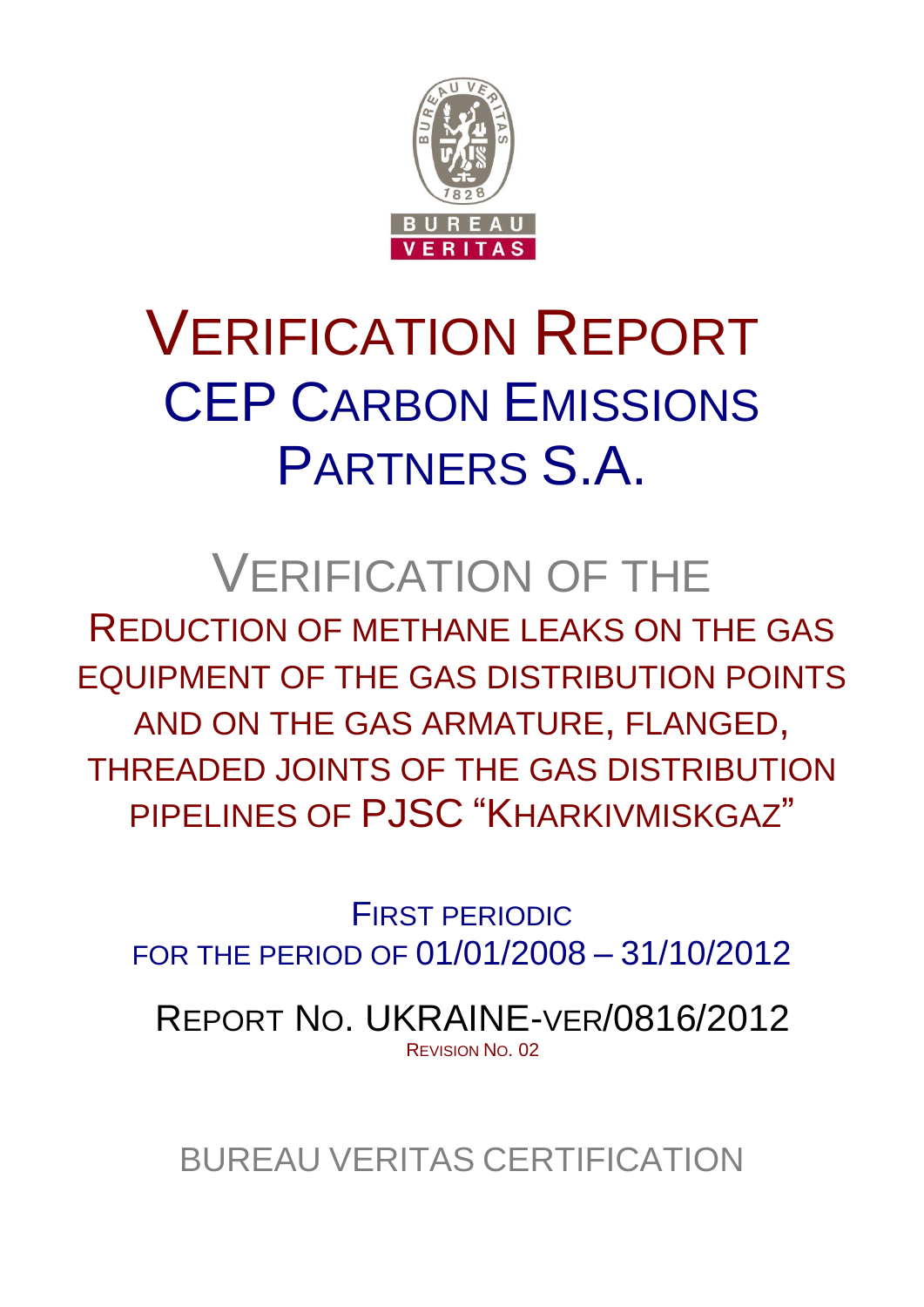**BUREAU VERITAS CERTIFICATION** 

#### Report No: UKRAINE-ver/0816/2012



#### **VERIFICATION REPORT**

| Date of first issue:<br>18/11/2012                          | Organizational unit:<br><b>Bureau Veritas Certification</b> |  |
|-------------------------------------------------------------|-------------------------------------------------------------|--|
|                                                             | <b>Holding SAS</b>                                          |  |
| Client:<br>CEP Carbon Emissions Partners S.A. Fabian Knodel | Client ref.:                                                |  |

Summary

Bureau Veritas Certification has made the 1st periodic verification for the period of 01/01/2008-31/10/2012 of the "Reduction of methane leaks on the gas equipment of the gas distribution points and on the gas armature. flanged, threaded joints of the gas distribution pipelines of PJSC "Kharkivmiskgaz" project of CEP Carbon Emissions Partners S.A. located in the territory of Kharkiv city and surrounding area, Ukraine, and applying JI specific approach, on the basis of UNFCCC criteria for the JI, as well as criteria given to provide for consistent project operations, monitoring and reporting. UNFCCC criteria (but for the crediting period) refer to Article 6 of the Kyoto Protocol, the JI rules and modalities and the subsequent decisions by the JI Supervisory Committee, as well as the host country criteria.

The verification scope is defined as a periodic independent review and ex post determination by the Accredited Entity of the monitored reductions in GHG emissions during defined verification period, and consisted of the following three phases: i) desk review of the monitoring report against project design and the baseline and monitoring plan; ii) follow-up interviews with project stakeholders; iii) resolution of outstanding issues and the issuance of the final verification report and opinion. The overall verification, from Contract Review to Verification Report & Opinion, was conducted using Bureau Veritas Certification internal procedures.

The first output of the verification process is a list of Clarification, Corrective Actions Requests, Forward Actions Requests (CR, CAR and FAR), presented in Appendix A.

In summary, Bureau Veritas Certification confirms that the project is implemented as planned and described in approved project design documents. Installed equipment being essential for generating emission reduction runs reliably and is calibrated appropriately. The monitoring system is in place and the project is generating GHG emission reductions. The GHG emission reduction is calculated accurately and without material errors, omissions, or misstatements, and the ERUs issued totalize 9 131 951 tonnes of  $CO<sub>2</sub>$  equivalent for the monitoring period from 01/01/2008 to 31/10/2012.

Our opinion relates to the project's GHG emissions and resulting GHG emission reductions reported and related to the approved project baseline and monitoring, and its associated documents.

| Report No.:<br>Subject Group:<br>UKRAINE-ver/0816/2012<br>JI                                                                                                                                                               |           |                        |  |                                                                                          |
|----------------------------------------------------------------------------------------------------------------------------------------------------------------------------------------------------------------------------|-----------|------------------------|--|------------------------------------------------------------------------------------------|
| Project title:<br>"Reduction of methane leaks on the gas equipment<br>of the gas distribution points and on the gas<br>armature, flanged, threaded joints of the<br>qas<br>distribution pipelines of PJSC "Kharkivmiskgaz" |           |                        |  |                                                                                          |
| Work carried out by:<br>Oleg Skoblyk - Team Leader, Climate/Change Lead<br>Verifier<br>Dmytro Balyn - Technical Expert                                                                                                     |           |                        |  |                                                                                          |
| Work reviewed by:<br>Ivan Sokolov - Internal Technical Reviewer<br>Vasyl Kobzar - Technical Specialist                                                                                                                     |           |                        |  | No distribution without permission from the<br>Client or responsible organizational unit |
| Work approved by:<br>Ivan Sokolov - Climate Change Operational<br>Manager                                                                                                                                                  |           | Bureau Veritas         |  | Limited distribution                                                                     |
| Date of this revision:<br>02<br>26/11/2012                                                                                                                                                                                 | Rev. No.: | Number of pages:<br>27 |  | Unrestricted distribution                                                                |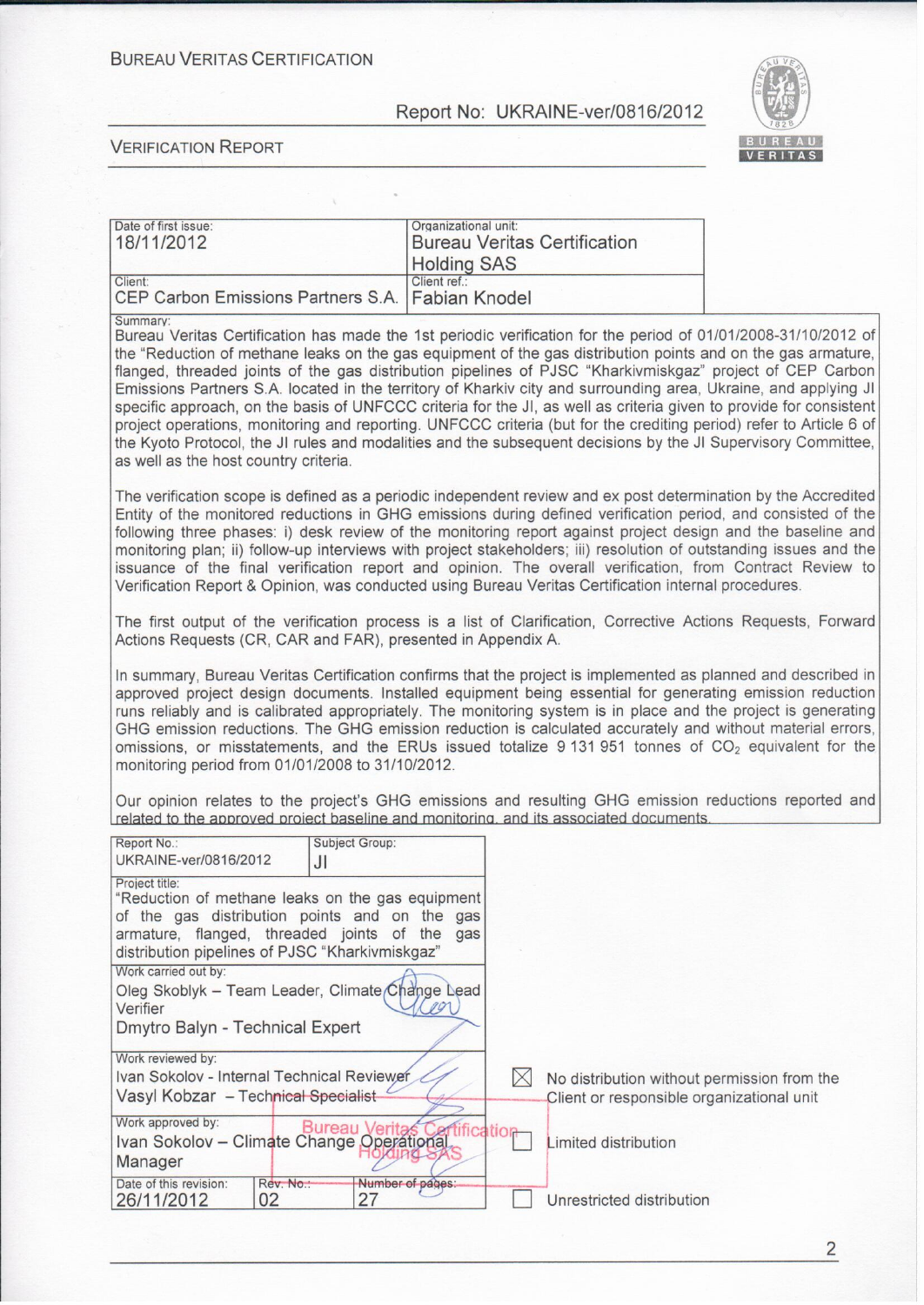

#### VERIFICATION REPORT

| Date of first issue:                               | Organizational unit:         |
|----------------------------------------------------|------------------------------|
| 18/11/2012                                         | Bureau Veritas Certification |
|                                                    | <b>Holding SAS</b>           |
| Client:                                            | Client ref.:                 |
| CEP Carbon Emissions Partners S.A.   Fabian Knodel |                              |

Summary:

Bureau Veritas Certification has made the 1st periodic verification for the period of 01/01/2008-31/10/2012 of the "Reduction of methane leaks on the gas equipment of the gas distribution points and on the gas armature, flanged, threaded joints of the gas distribution pipelines of PJSC "Kharkivmiskgaz" project of CEP Carbon Emissions Partners S.A. located in the territory of Kharkiv city and surrounding area, Ukraine, and applying JI specific approach, on the basis of UNFCCC criteria for the JI, as well as criteria given to provide for consistent project operations, monitoring and reporting. UNFCCC criteria (but for the crediting period) refer to Article 6 of the Kyoto Protocol, the JI rules and modalities and the subsequent decisions by the JI Supervisory Committee, as well as the host country criteria.

The verification scope is defined as a periodic independent review and ex post determination by the Accredited Entity of the monitored reductions in GHG emissions during defined verification period, and consisted of the following three phases: i) desk review of the monitoring report against project design and the baseline and monitoring plan; ii) follow-up interviews with project stakeholders; iii) resolution of outstanding issues and the issuance of the final verification report and opinion. The overall verification, from Contract Review to Verification Report & Opinion, was conducted using Bureau Veritas Certification internal procedures.

The first output of the verification process is a list of Clarification, Corrective Actions Requests, Forward Actions Requests (CR, CAR and FAR), presented in Appendix A.

In summary, Bureau Veritas Certification confirms that the project is implemented as planned and described in approved project design documents. Installed equipment being essential for generating emission reduction runs reliably and is calibrated appropriately. The monitoring system is in place and the project is generating GHG emission reductions. The GHG emission reduction is calculated accurately and without material errors, omissions, or misstatements, and the ERUs issued totalize  $9131951$  tonnes of  $CO<sub>2</sub>$  equivalent for the monitoring period from 01/01/2008 to 31/10/2012.

Our opinion relates to the project's GHG emissions and resulting GHG emission reductions reported and related to the approved project baseline and monitoring, and its associated documents.

| Report No.:                                                                                  | Subject Group: |     |                                             |
|----------------------------------------------------------------------------------------------|----------------|-----|---------------------------------------------|
| UKRAINE-ver/0816/2012                                                                        | JI             |     |                                             |
| Project title:<br>"Reduction of methane leaks on the gas equipment                           |                |     |                                             |
|                                                                                              |                |     |                                             |
| of the gas distribution points and on the                                                    |                | qas |                                             |
| armature, flanged, threaded joints of the<br>distribution pipelines of PJSC "Kharkivmiskgaz" |                | qas |                                             |
| Work carried out by:                                                                         |                |     |                                             |
| Oleg Skoblyk – Team Leader, Climate Change Lead                                              |                |     |                                             |
| Verifier                                                                                     |                |     |                                             |
| Dmytro Balyn - Technical Expert                                                              |                |     |                                             |
|                                                                                              |                |     |                                             |
| Work reviewed by:                                                                            |                |     |                                             |
| Ivan Sokolov - Internal Technical Reviewer                                                   |                |     | No distribution without permission from the |
| Vasyl Kobzar - Technical Specialist                                                          |                |     | Client or responsible organizational unit   |
| Work approved by:                                                                            |                |     |                                             |
| Ivan Sokolov – Climate Change Operational                                                    |                |     | Limited distribution                        |
| Manager                                                                                      |                |     |                                             |
| Date of this revision:<br>Rev. No.:<br>Number of pages:                                      |                |     |                                             |
| 26/11/2012<br>02                                                                             | 27             |     | Unrestricted distribution                   |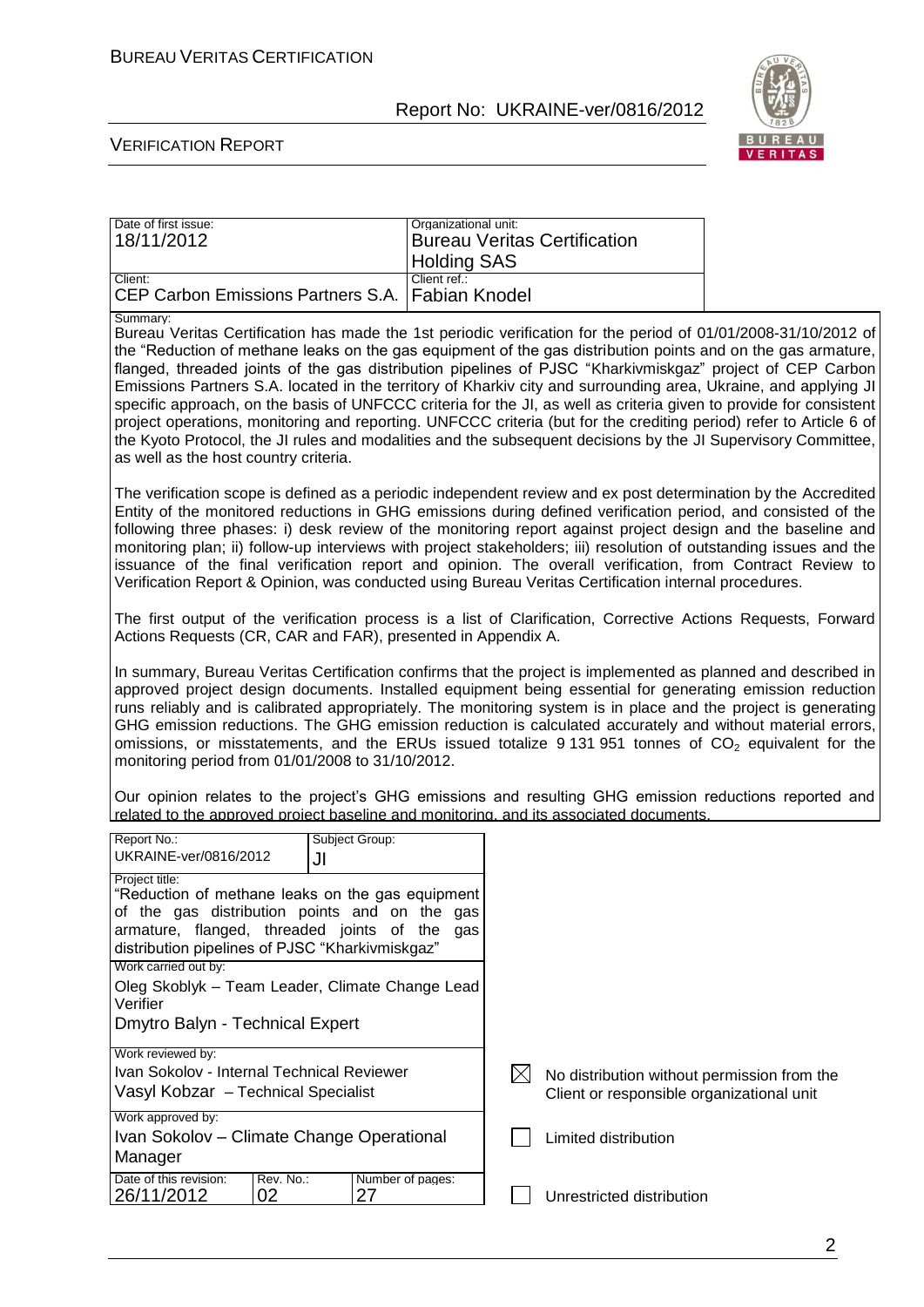VERIFICATION REPORT

3

### *Table of Contents Page*

| 1              |                                                                                | $\overline{\mathcal{A}}$ |
|----------------|--------------------------------------------------------------------------------|--------------------------|
| 1.1            | Objective                                                                      | 4                        |
| 1.2            | Scope                                                                          | $\overline{4}$           |
| 1.3            | <b>Verification Team</b>                                                       | 4                        |
| $\overline{2}$ |                                                                                |                          |
| 2.1            | <b>Review of Documents</b>                                                     | 5                        |
| 2.2            | Follow-up Interviews                                                           | 6                        |
| 2.3            | Resolution of Clarification, Corrective and Forward Action Requests            | 6                        |
| 3              |                                                                                | $\overline{.7}$          |
| 3.1            | Remaining issues and FARs from previous verifications                          | $\overline{7}$           |
| 3.2            | Project approval by Parties involved (90-91)                                   | $\overline{7}$           |
| 3.3            | Project implementation (92-93)                                                 | $\overline{7}$           |
| 3.4            | Compliance of the monitoring plan with the monitoring methodology<br>$(94-98)$ | 10                       |
| 3.5            | Revision of monitoring plan (99-100)                                           | 11                       |
| 3.6            | Data management (101)                                                          | 11                       |
| 3.7            | Verification regarding programmes of activities (102-110)                      | 12                       |
|                |                                                                                |                          |
| 4              |                                                                                |                          |
| 5              |                                                                                |                          |
|                | APPENDIX A: COMPANY PROJECT VERIFICATION PROTOCOL  18                          |                          |

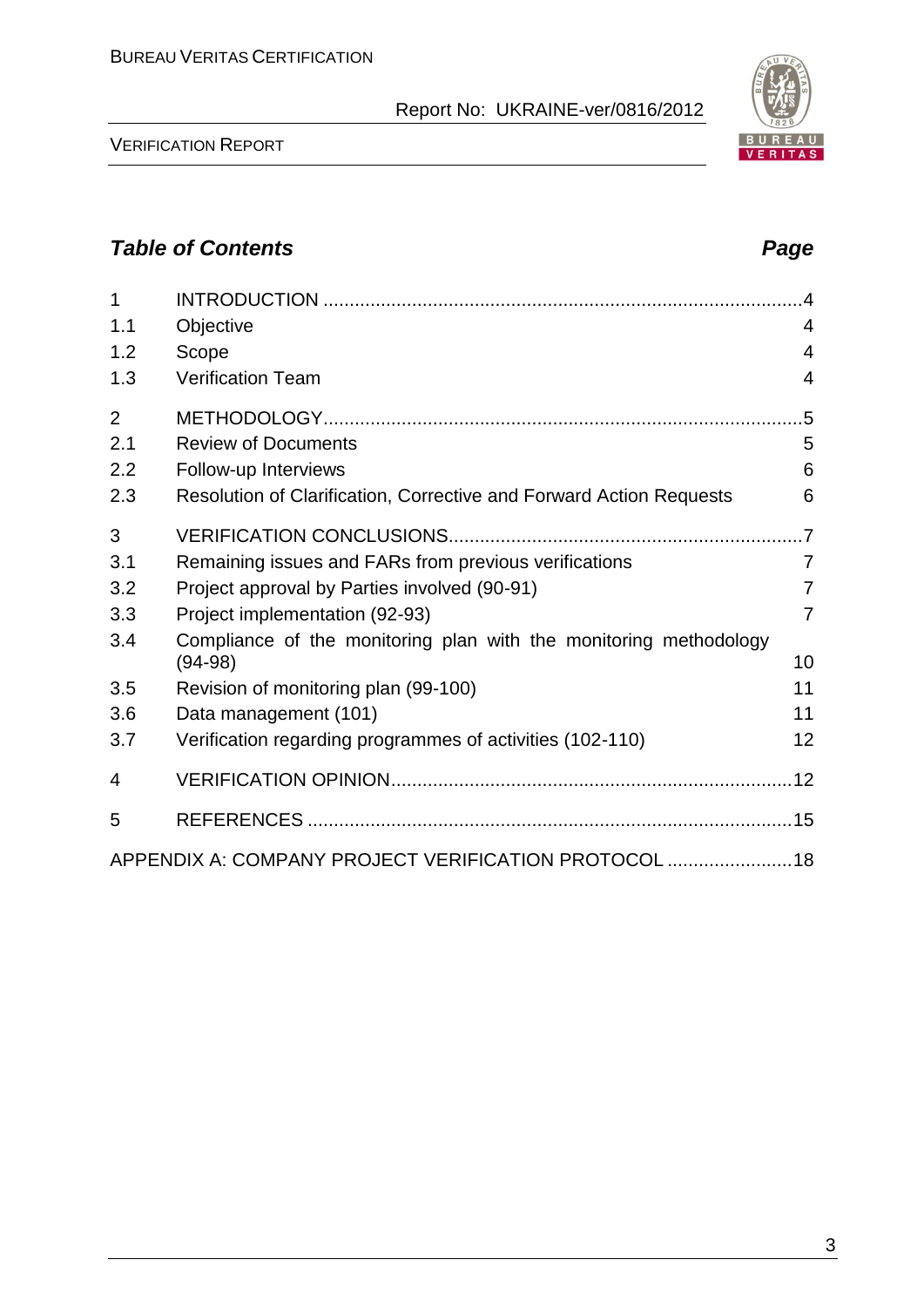

VERIFICATION REPORT

### **1 INTRODUCTION**

CEP Carbon Emissions Partners S.A. has commissioned Bureau Veritas Certification to verify the emissions reductions of its JI project "Reduction of methane leaks on the gas equipment of the gas distribution points and on the gas armature, flanged, threaded joints of the gas distribution pipelines of PJSC "Kharkivmiskgaz" (hereafter called "the project") located in the territory of Kharkiv city and surrounding area, Ukraine.

This report summarizes the findings of the verification of the project, performed on the basis of UNFCCC criteria, as well as criteria given to provide for consistent project operations, monitoring and reporting.

The verification covers the period from January 1, 2008 to October 31, 2012.

#### **1.1 Objective**

Verification is the periodic independent review and ex post determ ination by the Accredited Independent Entity of the monitored reductions in GHG emissions during defined verification period.

The objective of verification can be divided in Initial Verification and Periodic Verification.

UNFCCC criteria refer to Article 6 of the Kyoto Protocol, the JI rules and modalities and the subsequent decisions by the JI Supervisory Committee, as well as the host country criteria.

#### **1.2 Scope**

The verification scope is defined as an independent and objective review of the project design document, the project's baseline study, monitoring plan and monitoring report, and other relevant documents. The information in these documents is reviewed against Kyoto Protocol requirements, UNFCCC rules and associated interpretations.

The verification is not meant to provide any consulting towards the Client. However, stated requests for clarifications, corrective and/or forward actions may provide input for improvement of the project monitoring towards reductions in the GHG emissions.

#### **1.3 Verification Team**

The verification team consists of the following personnel:

Oleg Skoblyk Bureau Veritas Certification Team Leader, Climate Change Lead Verifier

Dmytro Balyn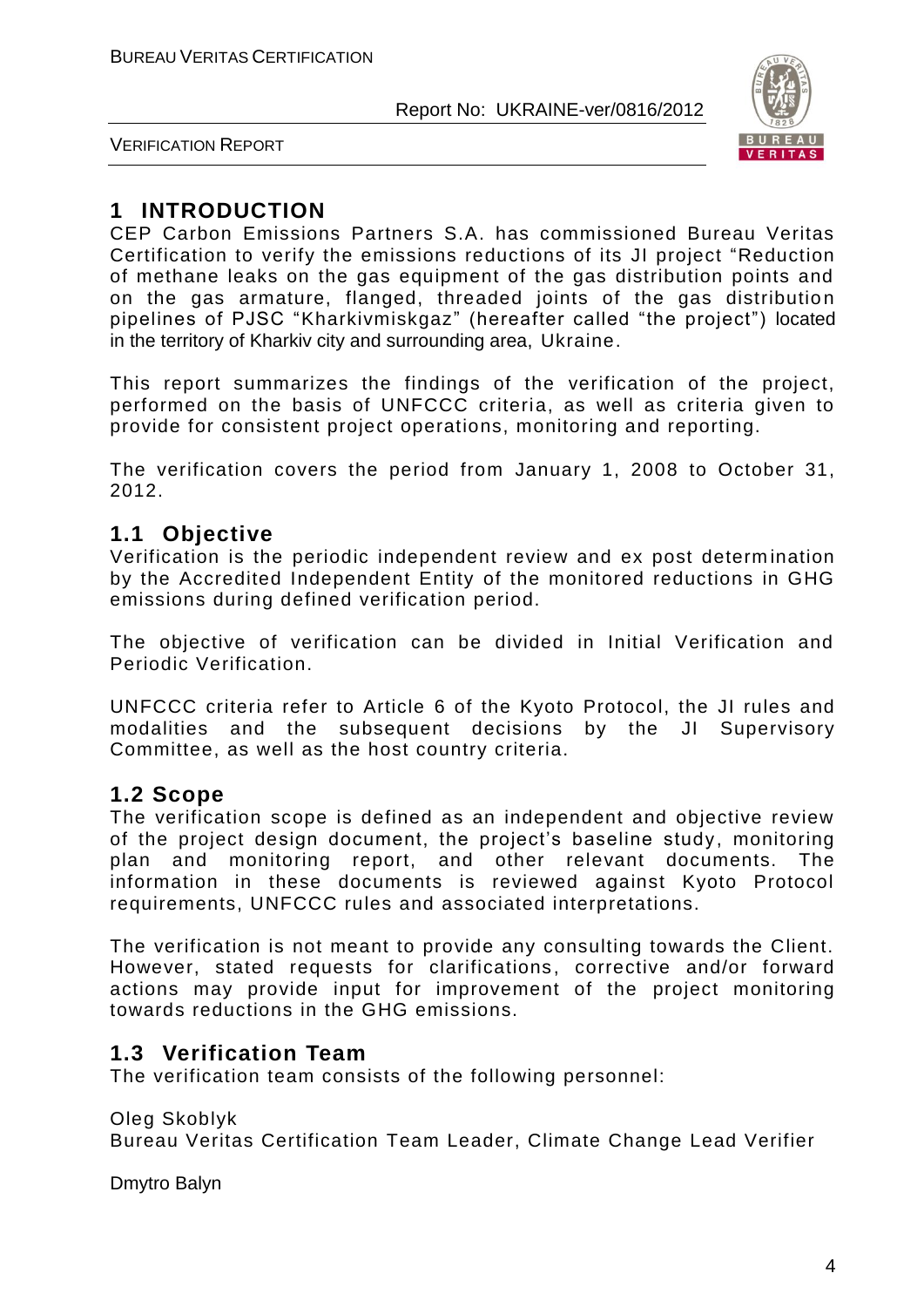



Bureau Veritas Certification Team Member, Climate Change Verifier This verification report was reviewed by:

Ivan Sokolov Bureau Veritas Certification Internal Technical Reviewer

Vasyl Kobzar

Bureau Veritas Certification Technical Specialist.

#### **2 METHODOLOGY**

The overall verification, from Contract Review to Verification Report & Opinion, was conducted using Bureau Veritas Certification internal procedures.

In order to ensure transparency, a verification protocol was customized for the project, according to the version 01 of the Joint Implementation Determination and Verification Manual, issued by the Joint Implementation Supervisory Committee at its 19 meeting on 04/12/2009. The protocol shows, in a transparent manner, criteria (requirements), means of verification and the results from verifying the identified criteria. The verification protocol serves the following purposes:

- It organizes, details and clarifies the requirements a JI project is expected to meet;
- It ensures a transparent verification process where the verifier will document how a particular requirement has been verified and the result of the verification.

The completed verification protocol is enclosed in Appendix A to this report.

#### **2.1 Review of Documents**

The Monitoring Report (MR) submitted by CEP Carbon Emissions Partners S.A. and additional background documents related to the project design and baseline, i.e. country Law, Project Design Document (PDD), Approved CDM methodology, Determination Report of the project issued by Bureau Veritas Certification Holding SAS, No. UKRAINE-det/0743/2012 dated 19/10/2012, Guidance on criteria for baseline setting and monitoring, Host party criteria, Kyoto Protocol, Clarifications on Verification Requirements to be Checked by an Accredited Independent Entity were reviewed.

The verification findings presented in this report relate to the Monitoring Report for the period of 01/01/2008 – 31/10/2012, version 01 dated 16/11/2012 and version 02 dated 19/11/2012, and project as described in the determined PDD.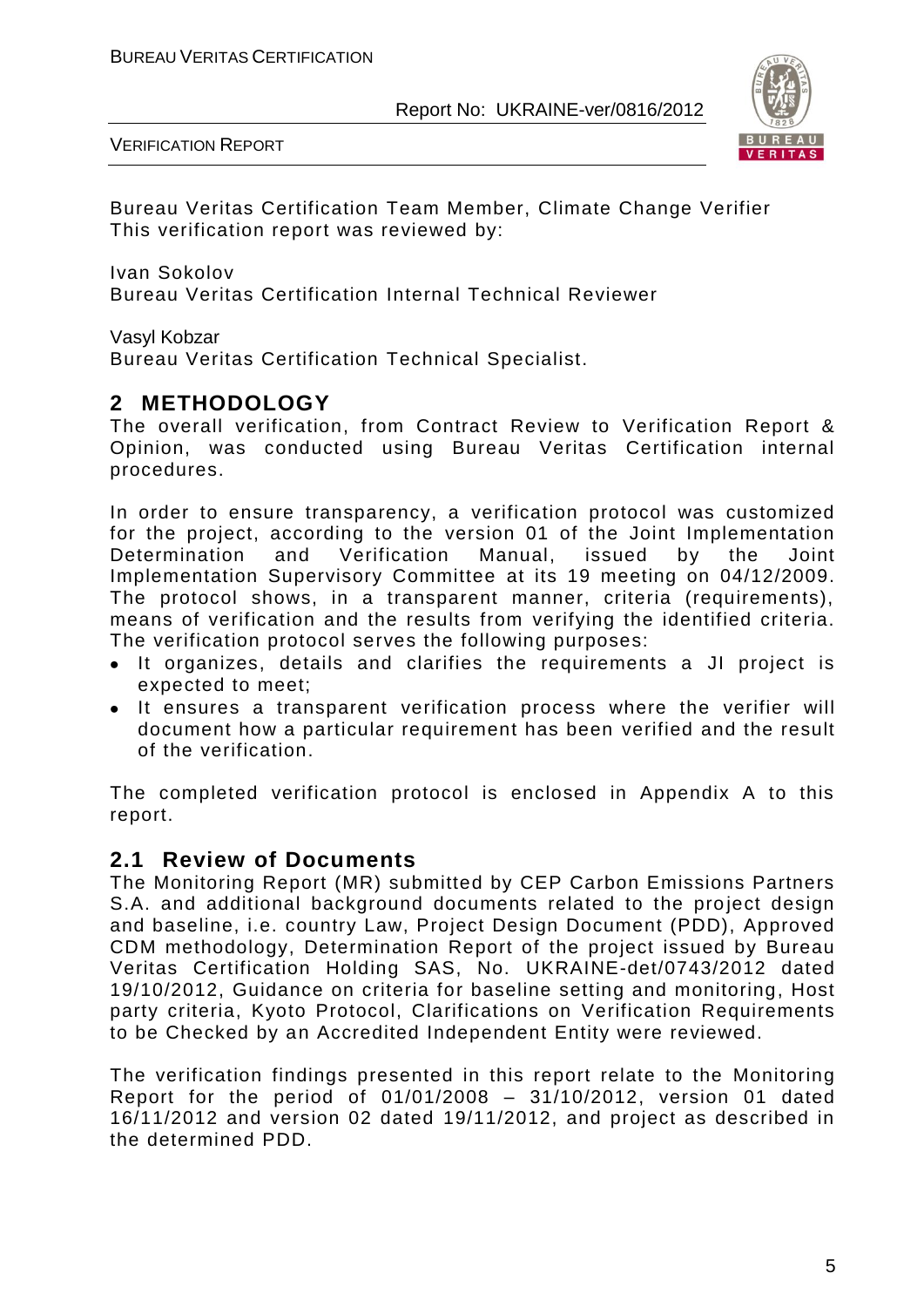

VERIFICATION REPORT

#### **2.2 Follow-up Interviews**

On 19/11/2012 Bureau Veritas Certification performed (on-site) interviews with project stakeholders to confirm selected information and to resolve issues identified in the document review. Representatives of PJSC "Kharkivmiskgaz" and CEP Carbon Emissions Partners S.A. were interviewed (see References). The main topics of the interviews are summarized in Table 1.

|  | Table 1 |  | <b>Interview topics</b> |  |
|--|---------|--|-------------------------|--|
|--|---------|--|-------------------------|--|

| Interviewed<br>organization                                    | <b>Interview topics</b>                                                                                                                                                                                                                                                                  |
|----------------------------------------------------------------|------------------------------------------------------------------------------------------------------------------------------------------------------------------------------------------------------------------------------------------------------------------------------------------|
| <b>PJSC</b><br>"Kharkivmiskgaz"                                | $\triangleright$ Organizational structure<br>Responsibilities and authorities<br>$\triangleright$ Training of personnel<br>Quality management procedures and technologies<br>➤<br>Operation of equipment (logging)<br>Metering equipment control<br>Record keeping system, database<br>⋗ |
| Consultant:<br>CEP Carbon<br><b>Emissions Partners</b><br>S.A. | Baseline methodology<br>➤<br>Monitoring plan<br>➤<br>Monitoring report<br>⋗<br>Deviations from the PDD<br>⋗                                                                                                                                                                              |

#### **2.3 Resolution of Clarification, Corrective and Forward Action Requests**

The objective of this phase of the verification is to raise the requests for corrective actions and clarification and any other outstanding issues that needed to be clarified for Bureau Veritas Certification positive conclusion on the GHG emission reduction calculation.

If the Verification Team, in assessing the monitoring report and supporting documents, identifies issues that need to be corrected, clarified or improved with regard to the monitoring requirements, it should raise these issues and inform the project participants of these issues in the form of:

(a) Corrective action request (CAR), requesting the project participants to correct a mistake that is not in accordance with the monitoring plan;

(b) Clarification request (CL), requesting the project participants to provide additional information for the Verification Team to assess compliance with the monitoring plan;

(c) Forward action request (FAR), informing the project participants of an issue, relating to the monitoring that needs to be reviewed during the next verification period.

The Verification Team will make an objective assessment as to whether the actions taken by the project participants, if any, satisfactorily resolve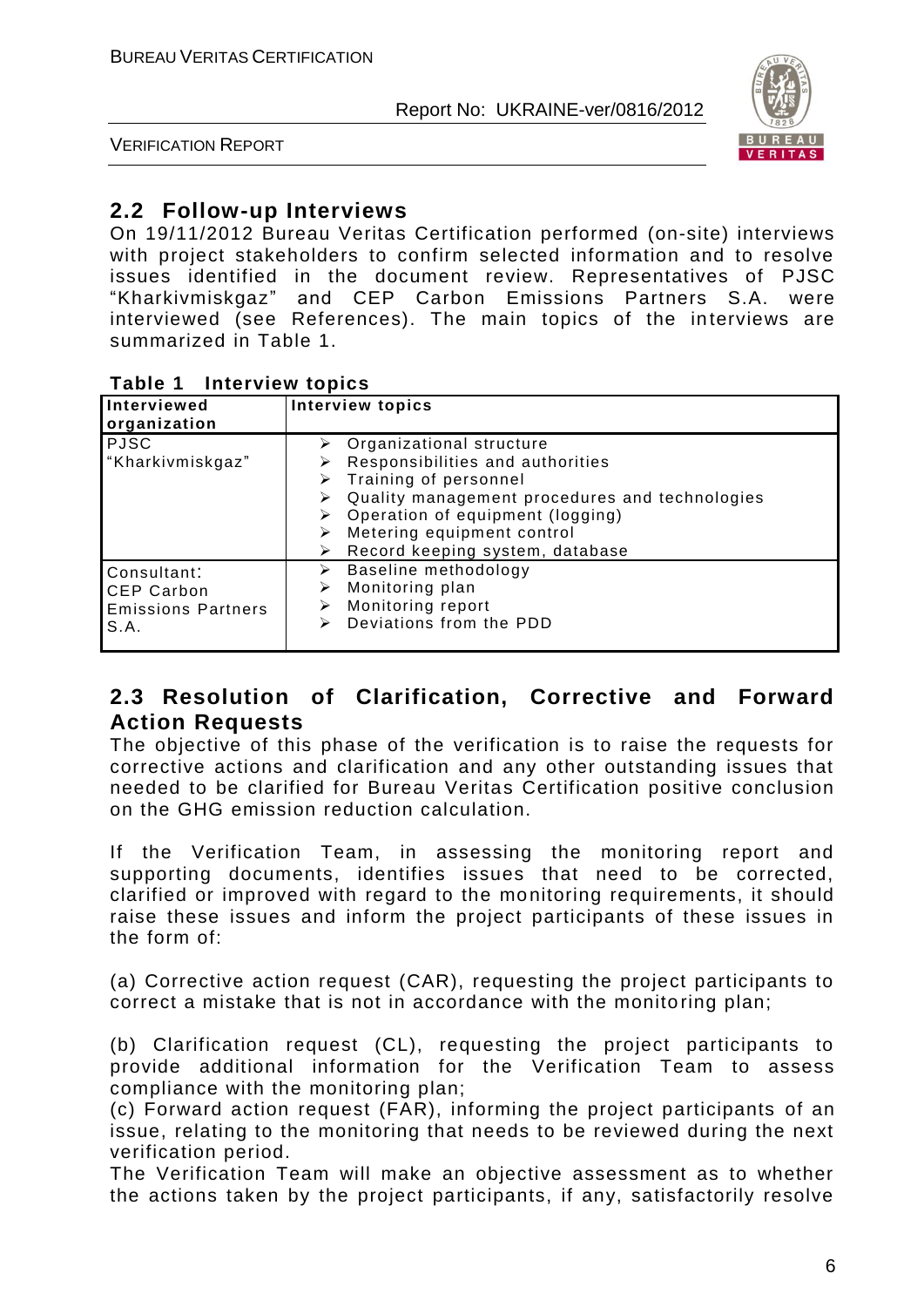

VERIFICATION REPORT

the issues raised, if any, and should conclude its findings of the verification.

To guarantee the transparency of the verification process, the concerns raised are documented in more detail in the verification protocol in Appendix A.

#### **3 VERIFICATION CONCLUSIONS**

In the following sections, the conclusions of the verification are stated.

The findings from the desk review of the original monitoring documents and the findings from interviews during the follow up visit are described in the Verification Protocol in Appendix A.

The Clarification, Corrective and Forward Action Requests are stated, where applicable, in the following sections and are further documented in the Verification Protocol in Appendix A. The verification of the Project resulted in 7 Corrective Action Requests and 2 Clarification Requests.

The number between brackets at the end of each section corresponds to the DVM paragraph.

#### **3.1 Remaining issues and FARs from previous verifications**

CAR 18 (lack of written approval from the Host Party) raised during determination process is closed upon Letter of Approval has been provided to Bureau Veritas Certification Holding SAS.

#### **3.2 Project approval by Parties involved (90-91)**

The project obtained approval by the Host party (Ukraine) - Letter of Approval No. 3513/23/7 issued by the State Environmental Investment Agency of Ukraine dated 16/11/2012, and written project approval by the party – buyer of the emission reduction units (Switzerland) - Letter of Approval No. J294-0485 issued by the Federal Office for the Environment of Switzerland (FOEN) dated 24/10/2012.

The abovementioned written approvals are unconditional.

The identified areas of concern as to the project approval by the parties involved, project participants' responses and BVC's conclusions are described in Appendix A to this report (refer to CAR 01).

#### **3.3 Project implementation (92-93)**

PJSC "Kharkivmiskgaz" is an enterprise that provides transportation and supply of liquified and natural gas in Kharkiv city and the territories adherent to the city. At the moment, the company supplies natural gas to industrial enterprises (648), budgetfunded and public utility entities (3 383), population (484 923 apartments and individual households).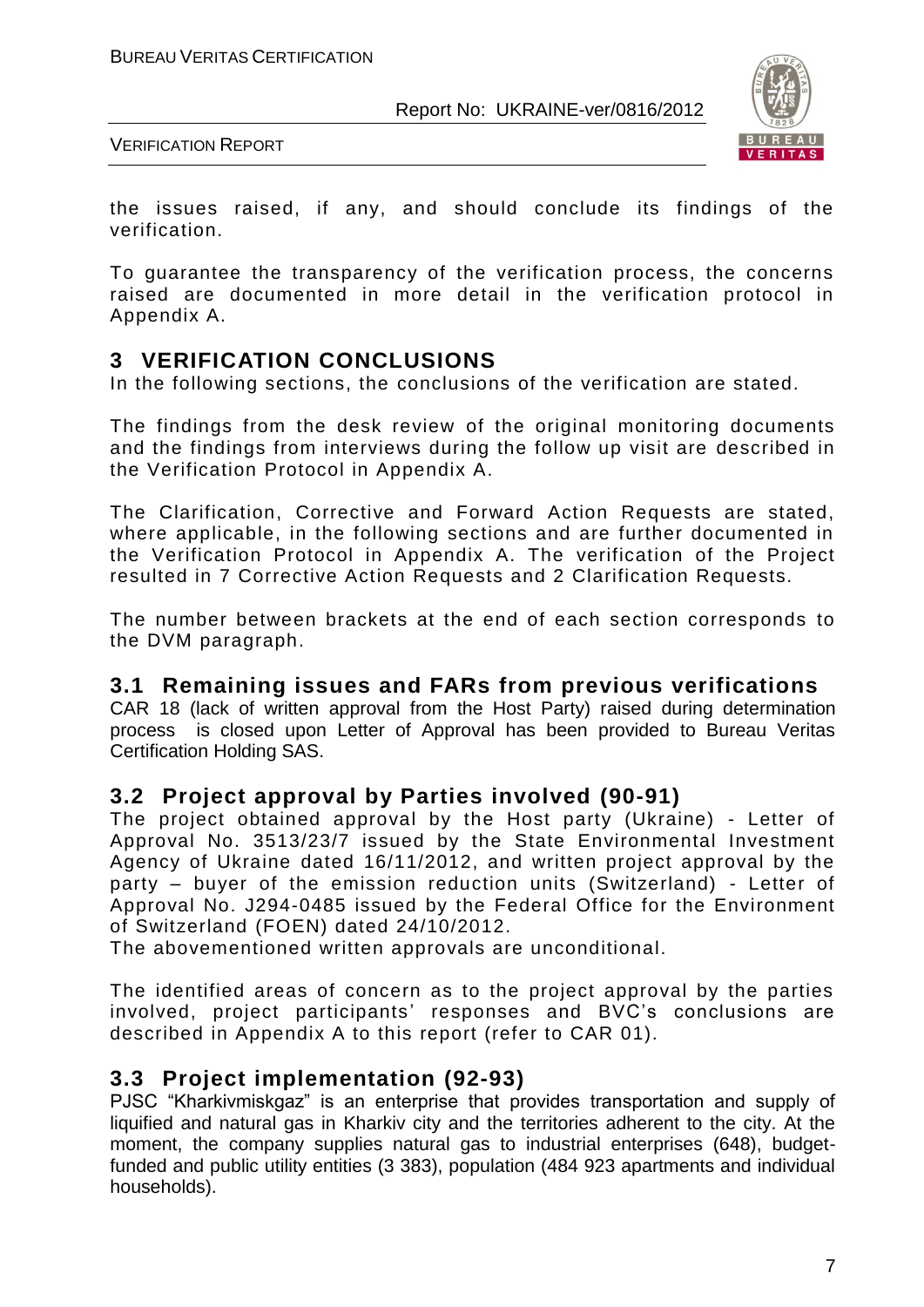

VERIFICATION REPORT

The structure of existing tariffs for gas transportation regulated by the state does not take into account the amortization and investment needs of gas distribution enterprises. This leads to a lack of financing for repair works and modernization of gas networks, purchase of proper technological equipment and components, and, as a result, contributes to the increase of methane leaks at PJSC "Kharkivmiskgaz" facilities.

The project activities consist in the reduction of methane leaks that occur as a result of faulty sealing of GDN components of PJSC "Kharkivmiskgaz" (gas equipment of GDPs (CGDPs) and gas fittings of gas pipelines).

Within the framework of the JI project in order to repair methane leaks at gas equipment and gas fittings two types of repairs are applied:

- 1. Complete replacement of old gas equipment and gas fittings with new units.
- 2. Replacement of sealing elements with the use of modern sealing materials, changing the common practice of maintenance and repair on the basis of paronite packing and gaskets made of cotton fibers with fatty treatment and asbestic and graphite filler.

The existing practice of maintenance and repair on the basis of paronite packing and gaskets made of cotton fibers with fatty treatment and asbestic and graphite filler does not give a long-lasting effect of methane leak reduction.

As a result of JI project activities, in addition to methane leak reductions, technical losses of natural gas decreased, a contribution was made to the improvement of environmental situation, and the risk of accidents and explosions was reduced.

According to PDD version 02, the project boundary encompasses spots of methane leaks caused by faulty sealing of GDP (CGDP) gas equipment, gas fittings, flanged and threaded joints of gas distribution networks of PJSC "Kharkivmiskgaz". In total, the project boundary includes equipment of 1230 GDP (CGDP) and 63 327 units of gas fittings. Over the reporting monitoring period, 492 GDP (CGDP) equipment units and 25 330 units of gas fittings were repaired (replaced) within the project boundary. Over the reporting monitoring period, PJSC "Kharkivmiskgaz" completed repairs of all GDP (CGDP) equipment and gas fittings included into the project boundary. The quantity of repaired (replaced) equipment of GDP (CGDP) and gas fittings at gas distribution networks of PJSC "Kharkivmiskgaz" by periods is provided in Table 2 of this report:

#### **Table 2 Status of the project implementation**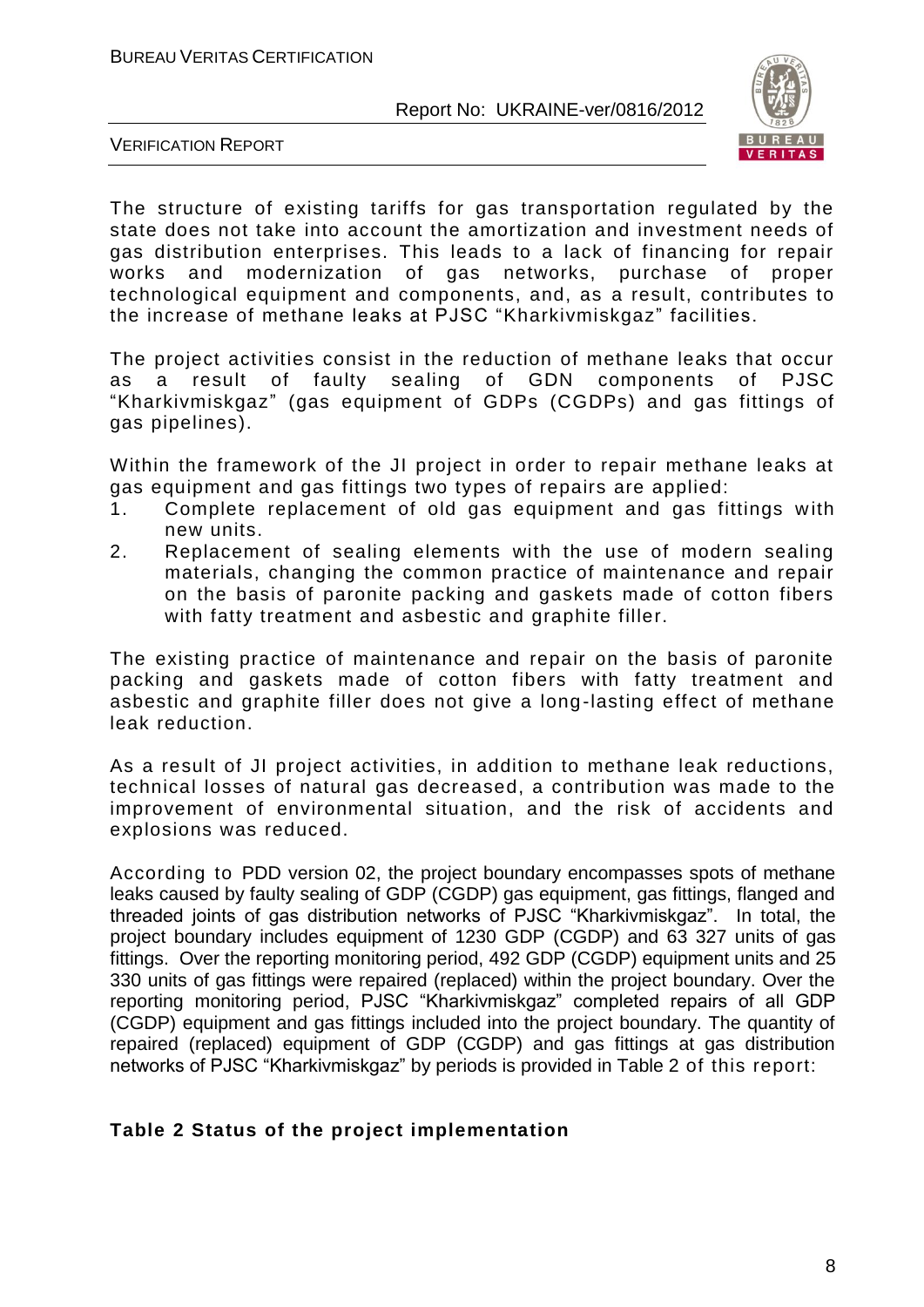

VERIFICATION REPORT

| <b>Period</b>               | <b>Number of GDPs</b><br>(CGDPs) where gas<br>equipment was<br>reparied (replaced) | <b>Number of repaired</b><br>(replaced) gas<br>fittings at gas<br>distribution<br>networks |
|-----------------------------|------------------------------------------------------------------------------------|--------------------------------------------------------------------------------------------|
| 2008                        | 165                                                                                | 12 665                                                                                     |
| 2009                        | 99                                                                                 | 10 209                                                                                     |
| 2010                        | 91                                                                                 | 838                                                                                        |
| 2011                        | 63                                                                                 | 824                                                                                        |
| January 2012 - October 2012 | 74                                                                                 | 794                                                                                        |
| TOTAL                       | 492                                                                                | 25 330                                                                                     |

The number of repaired/replaced equipment slightly differs from the figure set in the determined PDD version 02, which is attributable to the short financing of the project. The lack of funding lead to the fact that some repairs planned for 2008 were performed in the 1st half of 2012. The list of GDPs (CGDPs) and gas fittings, which were repaired (replaced) over the reporting monitoring period is provided in Annex A of MR

Project activities include:

- Implementation of Purposeful Examination and Technical Maintenance (PETM) of GDN components (gas equipment of GDPs (CGDPs) and gas fittings);
- Detection of methane leaks: leak monitoring system at all GDN components (gas equipment of GDPs (CGDPs), gas fittings) that are included in the project boundary including repaired methane leaks (elements of GDN repaired as part of the project activity);
- Repair of all leaks detected: repair of leaking GDN components within the project boundary varied from replacement of sealing elements by using new and modern materials to replacement of gas equipment units and gas fittings with new and modern ones .

Project activities of the current monitoring period (January 1, 2008 – October 31, 2012) also involve Purposeful Examination and Technical Maintenance (PETM) of all GDP (CGDP) gas equipment and gas fittings that were repaired (replaced) in addition to scheduled repairs in the whole JI project life.

According to the Monitoring Plan provided in the PDD Version 02, current repairs of gas equipment are carried out once a year, and maintenance is performed once per half-year.

Results of measurements of methane leaks at repaired (replaced) GDP (CGDP) equipment and gas fittings of PJSC "Kharkivmiskgaz" gas pipelines do not exceed the leaks that would have occurred in the absence of the project.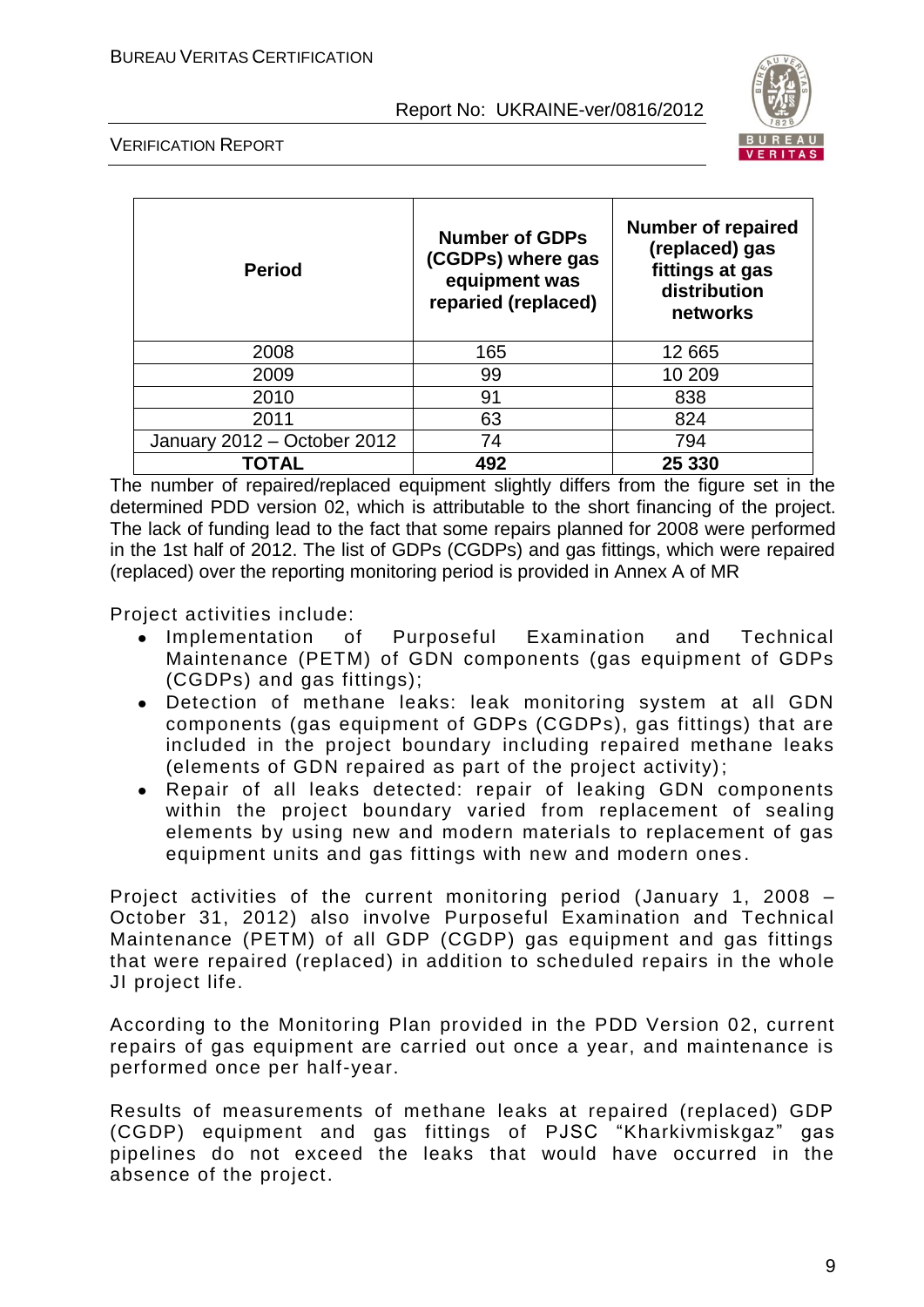

VERIFICATION REPORT

The project was in operation for the entire monitoring period – from 01/01/2008 to 31/10/2012.

The identified areas of concern as to the project implementation, project participants' responses and BVC's conclusions are described in Appendix A to this report (refer to CAR 02, CAR 03, CAR 04).

#### **3.4 Compliance of the monitoring plan with the monitoring methodology (94-98)**

The monitoring occurred in accordance with the monitoring plan included in the PDD regarding which the determination has been deemed final and is so listed on the UNFCCC JI website.

For calculating the emission reductions key factors, such as sequence number of GDN component, Global Warming Potential of methane, number of activity (replacement/repair) at GDN component after the presence of APLNG was determined at such component, average mass fraction of methane in the natural gas, natural gas leak factor from GDN component in CLS, natural gas leak factor that corresponds to APLNG for GDN component, time of operation of GDN component under pressure from the beginning of monitoring period "y" to implementation of project activities (repair / replacement) that resulted in the repair of APLNG at such component, time of operation of GDN component under pressure from the moment of implementation of project activities (repair / replacement) that resulted in the repair of APLNG at such component to the end of the monitoring period "y", experience in implementing activities provided by the project, current practice that exists in this field in Ukraine, financial costs and background, legislation, influencing the baseline emissions and the activity level of the project and the emissions as well as risks associated with the project were taken into account, as appropriate.

Data sources used for calculating emission reductions, such as metering equipment – Gas analyser STKh-17-90, information provided by equipment producers, data of the enterprise, "Methodology for calculation of greenhouse gas emission reductions achieved by above-standard natural gas leak repair at the gas distribution networks" (registration number UkrNTI 0112U00A816 dated 2012) and IPCC are clearly identified, reliable and transparent.

Emission factors, including default emission factors, are selected by carefully balancing accuracy and reasonableness, and appropriately justified of the choice.

The calculation of emission reductions is based on conservative assumptions and the most plausible scenarios in a transparent manner.

The monitoring periods per component of the project are clearly specified in the monitoring report and do not overlap with those for which verifications were already deemed final in the past.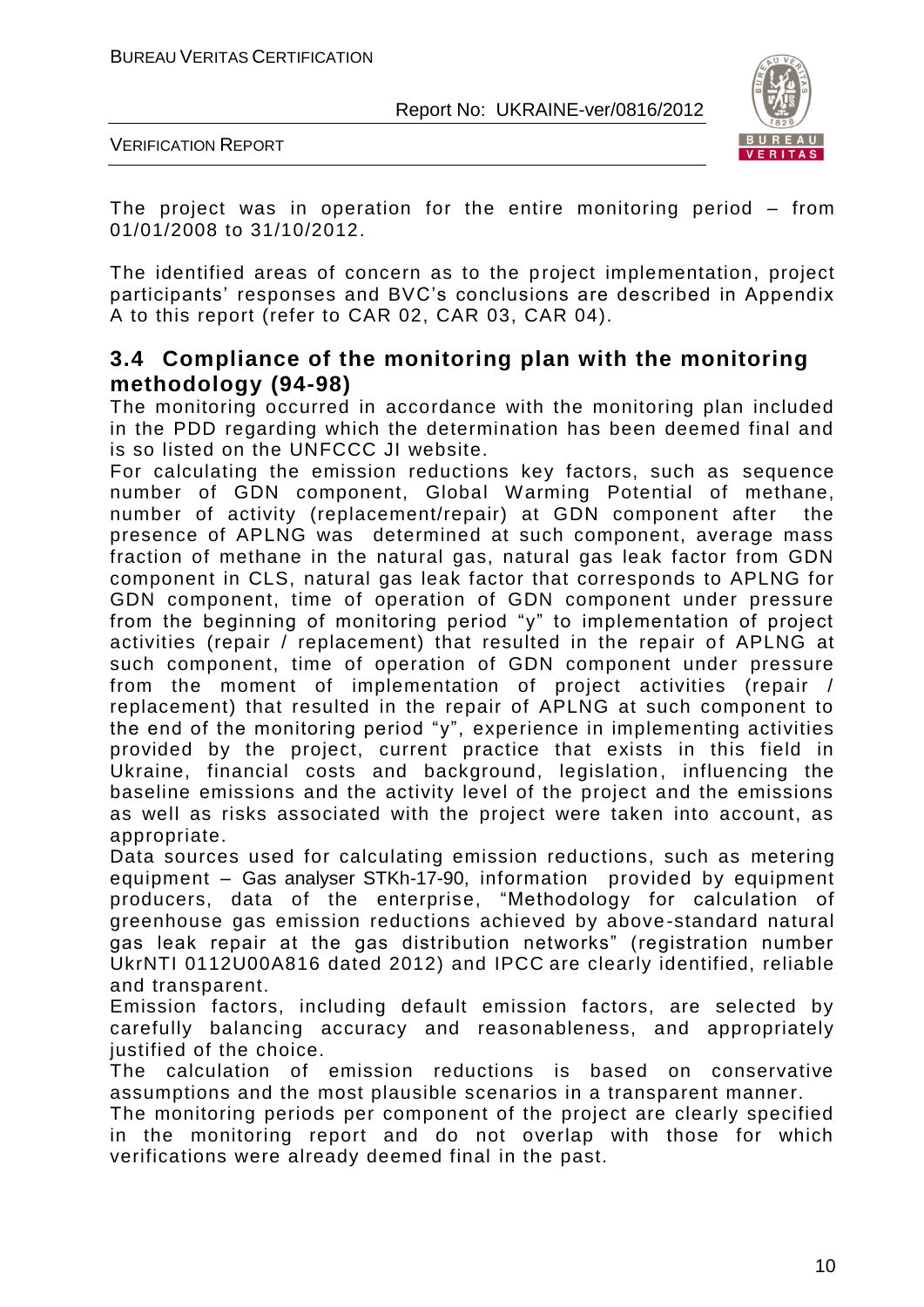



The identified areas of concern as to the compliance of the monitoring plan with the monitoring methodology, project participants' responses and BVC's conclusions are described in Appendix A to this report (refer to CAR 05, CL 01).

#### **3.5 Revision of monitoring plan (99-100)** Not applicable.

#### **3.6 Data management (101)**

The data and their sources, provided in the monitoring report, are clearly identified, reliable and transparent.

The implementation of data collection procedures is in accordance with the monitoring plan provided in the PDD, including the quality control and quality assurance procedures.

The function of the monitoring equipment, including its calibration status, is in order.

According to the current Law "On metrology and metrological activity", all metering equipment in Ukraine shall meet the specified requirements of relevant standards and is subject to periodic verification. Calibration of metering equipment is carried out in accordance with the national standards.

Equipment that requires calibration and is used in the monitoring of methane leaks:

• Gas analyser STKh-17-90. Intercalibration period is 1 year.

As a result of verification (calibration) a certificate confirming the technical serviceability of an equipment unit is issued.

The evidence and records used for the monitoring are maintained in a traceable manner.

Working Team created pursuant to Decree No.283 of PJSC "Kharkivmiskgaz" management board as of 19/10/2012. The structure of the Working Team is shown in Figure 1.



**Figure 1 Structure of the Working Team**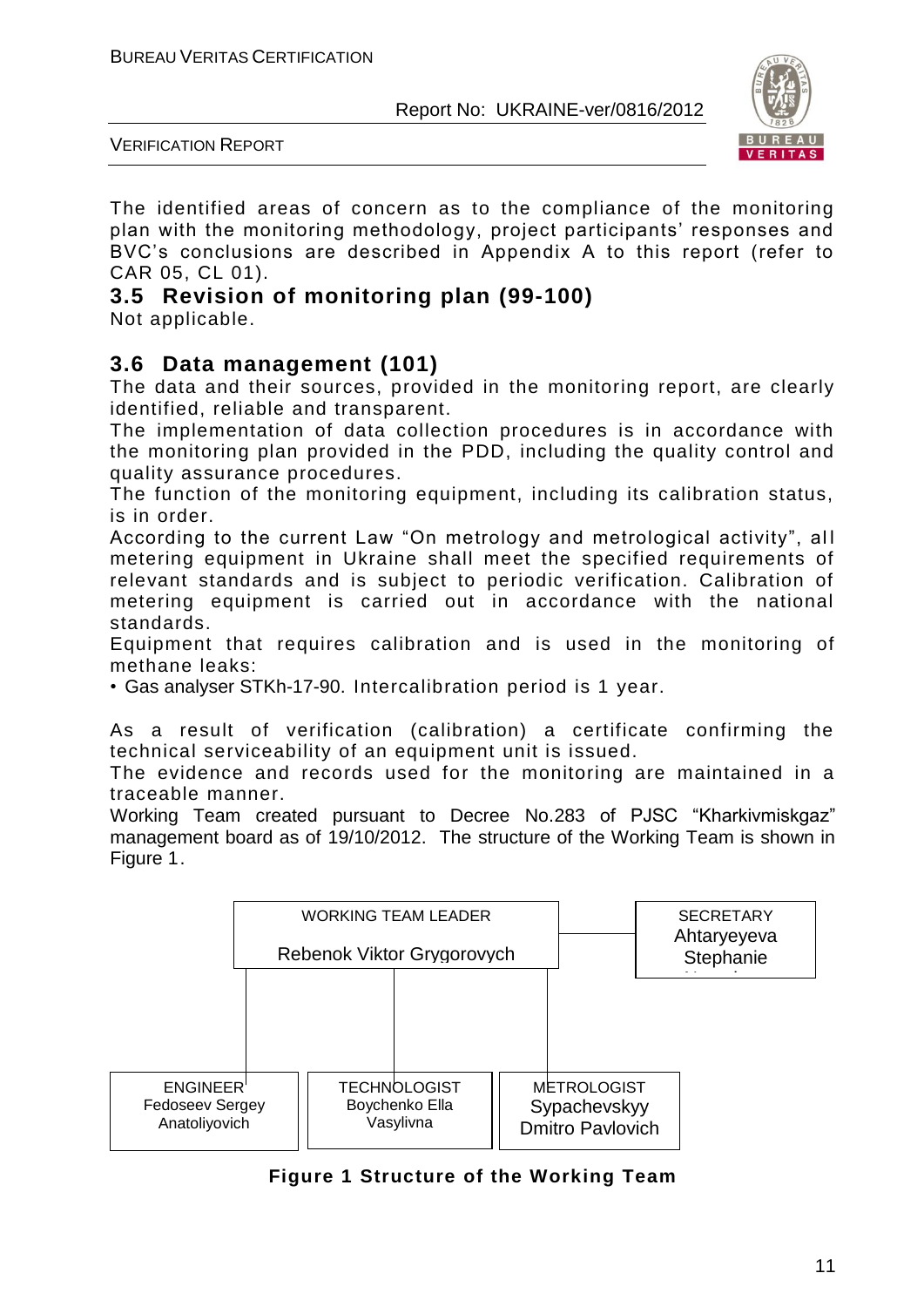

VERIFICATION REPORT

Rebenok Viktor Grygorovych - the leader of the Working Team is responsible for formation of the plan of measures in the JI project and determination of the necessary resources.

Fedoseev Sergey Anatoliyovich - the engineer of the Working Team is responsible for organization of measurements and repair of leaks at GDP (CGDP) equipment and gas distribution network equipment.

Boychenko Ella Vasylivna - the technical engineer of the Working Team is responsible for collection of information and performance of all the necessary calculations as provided in the monitoring plan of the JI project.

Ahtaryeyeva Stephanie Nazarivna - the Working Team secretary is responsible for storage, archiving and backuping of the results of measurements and calculations as well as documents relating to the JI project.

Sypachevskyy Dmitro Pavlovich - the metrologist of the Working Team ensures the availability of the calibrated metering devices while implementing the JI project.

All necessary data concerning GHG emission reduction monitoring is archived in paper and/or electronic form and kept till the end of the crediting period and for two years after the latest transaction with emission reduction units.

The Monitoring Report version 02 provides sufficient information on duties assigned, responsibility and authorities concerning implementation and undertaking of monitoring procedures, including data management. The verification team confirms the efficiency of the existing management and operational systems and considers them appropriate for reliable project monitoring.

The identified areas of concern as to data management, project participants' responses and BVC's conclusions are described in Appendix A to this report (refer to CAR 06, CAR 07, CL 02).

#### **3.7 Verification regarding programmes of activities (102- 110)**

Not applicable.

#### **4 VERIFICATION OPINION**

Bureau Veritas Certification has performed the 1st periodic verification of the "Reduction of methane leaks on the gas equipment of the gas distribution points and on the gas armature, flanged, threaded joints of the gas distribution pipelines of PJSC "Kharkivmiskgaz" Project for the period from January 1, 2008 to October 31, 2012, which applies JI specific approach. The verification was performed on the basis of UNFCCC criteria and host country criteria and also on the criteria given to provide for consistent project operations, monitoring and reporting.

The verification consisted of the following three phases: i) desk review of the monitoring report against the project design and the baseline and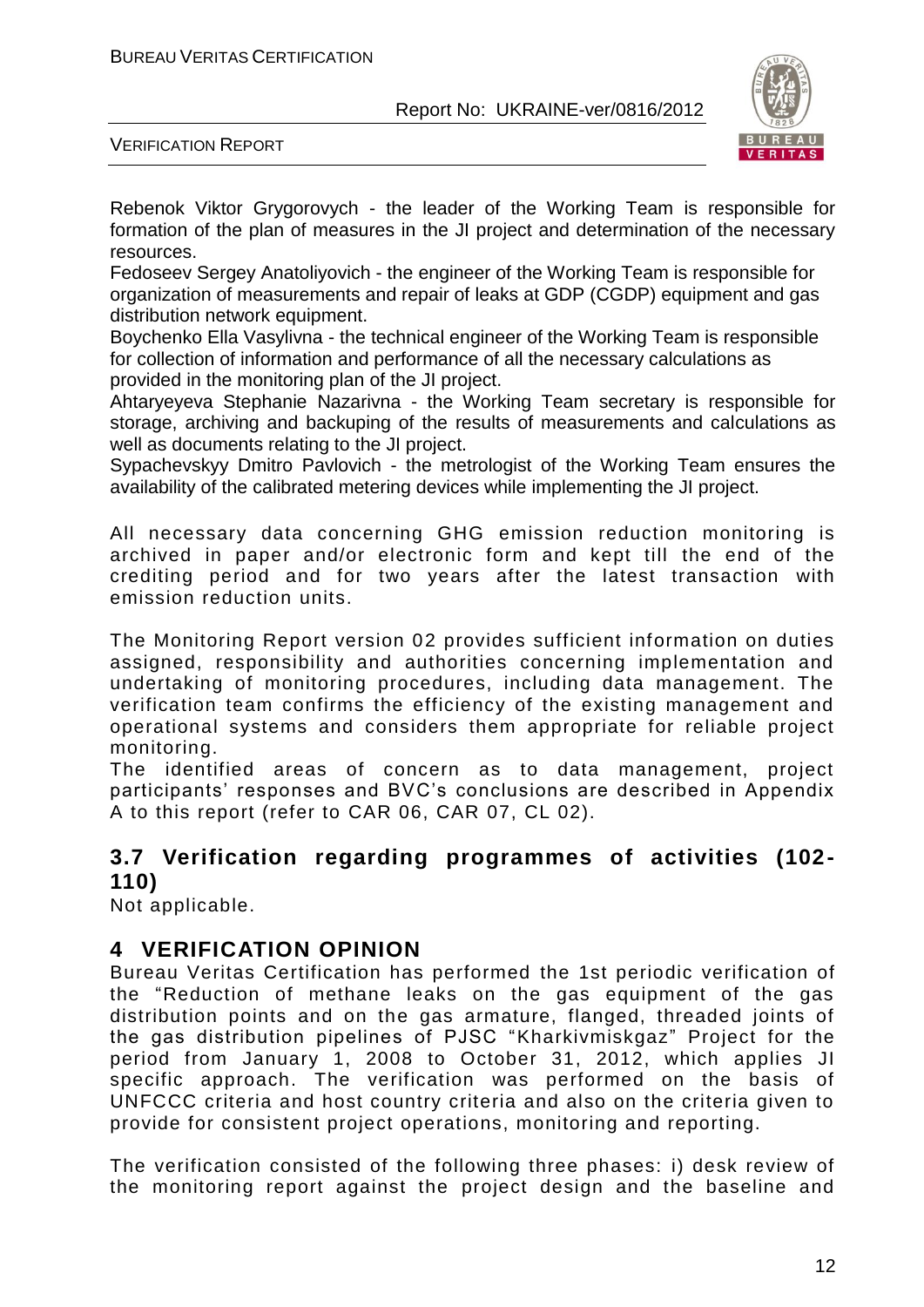

VERIFICATION REPORT

monitoring plan; ii) follow-up interviews with project stakeholders; iii) resolution of outstanding issues and the issuance of the final verification report and opinion.

PJSC "Kharkivmiskgaz" management is responsible for the preparation of data which serve as the basis for estimation of GHG emission reductions. CEP CARBON EMISSIONS PARTNERS S.A. provides PJSC "Kharkivmiskgaz" with consultative support in the issues relating to organization of data collection and is responsible for developing the monitoring report based on the Project Monitoring Plan included in the final PDD version 02.

Bureau Veritas Certification verified the Project Monitoring Report version 02 for the reporting period of 01/01/2008 - 31/10/2012 as indicated below. Bureau Veritas Certification confirms that the project is implemented as planned and described in approved project design documents. Installed equipment being essential for generating emission reduction runs reliably and is calibrated appropriately. The monitoring system is in place and the project is generating GHG emission reductions.

Emission reductions achieved by the project for the period from 01/01/2008 to 31/10/2012 do not differ significantly from the amount predicted for the same period in the determined PDD. Emission reductions predicted in the determined PDD version 02 and actual emission reductions stated in the MR version 02 are provided in Table 3 of this report.

| <b>Period</b> | <b>Estimated</b>                   | <b>GHG</b>    |    | emission | <b>Actual</b>                         | <b>GHG</b> | emission  |     |
|---------------|------------------------------------|---------------|----|----------|---------------------------------------|------------|-----------|-----|
|               | reductions                         | stated        | in | the      | reductions stated                     |            | <u>in</u> | the |
|               | determined PDD, t CO <sub>2e</sub> |               |    |          | Monitoring report, t CO <sub>2e</sub> |            |           |     |
| 2008          |                                    | 1 542 771     |    |          |                                       | 1 284 438  |           |     |
| 2009          |                                    | 1 928 463     |    |          |                                       | 1831787    |           |     |
| 2010          |                                    | 1 928 463     |    |          |                                       | 2 005 983  |           |     |
| 2011          |                                    | 1 928 463     |    |          |                                       | 2 112 259  |           |     |
| 01/01/2012-   |                                    | 1 607 053     |    |          |                                       | 1897484    |           |     |
| 31/10/2012    |                                    |               |    |          |                                       |            |           |     |
| Total         |                                    | 8 9 3 5 2 1 3 |    |          |                                       | 9 131 951  |           |     |

**Table 3 Emission reductions predicted in the determined PDD version 02 and actual emission reductions stated in the MR version 02**

The difference is explained by the fact that at the time of PDD writing it was impossible to obtain accurate data necessary for calculation of GHG emission reductions for the current monitoring period. To calculate the GHG emission reductions for the current monitoring period all the necessary information was given and this provided an opportunity to accurately determine the amount of emissions in the baseline and project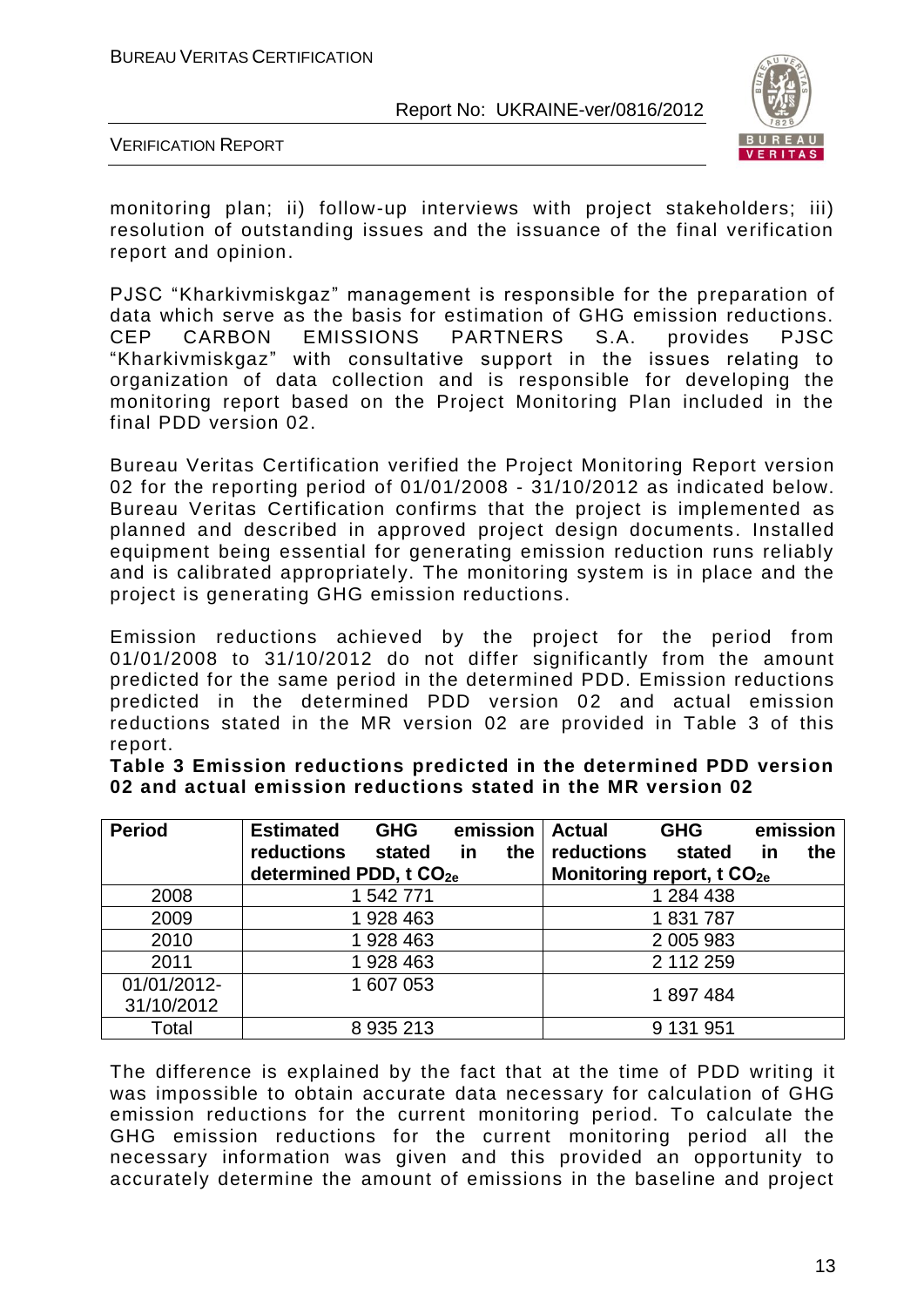

VERIFICATION REPORT

scenarios. Amount of emission reductions for the period 01/01/2012- 31/10/2012 provided in the determined PDD was calculated by dividing the total annual amount of emission reductions stated in the PDD by 12 (12 months) and multiplying by 10 (10 months).

Bureau Veritas Certification can confirm that the GHG emission reduction is accurately calculated and is free of material errors, omissions, or misstatements. Our opinion relates to the project's GHG emissions and resulting GHG emissions reductions reported and related to the approved project baseline and monitoring, and its associated documents. Based on the information we have seen and evaluated, we confirm, with a reasonable level of assurance, the following statement:

#### Reporting period: From 01/01/2008 to 31/10/2012

| In the period from 01/01/2008 to 31/12/2008<br><b>Baseline emissions</b><br>Project emissions<br><b>Emission Reductions</b>       | : 1935137<br>650 699<br>: 1284438          | tonnes of CO <sub>2</sub> equivalent.<br>tonnes of CO <sub>2</sub> equivalent.<br>tonnes of CO <sub>2</sub> equivalent. |
|-----------------------------------------------------------------------------------------------------------------------------------|--------------------------------------------|-------------------------------------------------------------------------------------------------------------------------|
| In the period from 01/01/2009 to 31/12/2009<br><b>Baseline emissions</b><br>Project emissions<br><b>Emission Reductions</b>       | : 2301446<br>469 659<br>: 1 831 787        | tonnes of CO <sub>2</sub> equivalent.<br>tonnes of CO <sub>2</sub> equivalent.<br>tonnes of CO <sub>2</sub> equivalent. |
| In the period from 01/01/2010 to 31/12/2010<br><b>Baseline emissions</b><br>Project emissions<br><b>Emission Reductions</b>       | : 2475644<br>469 661<br>: 2005983          | tonnes of CO <sub>2</sub> equivalent.<br>tonnes of CO <sub>2</sub> equivalent.<br>tonnes of CO <sub>2</sub> equivalent. |
| In the period from 01/01/2011 to 31/12/2011<br><b>Baseline emissions</b><br>Project emissions<br><b>Emission Reductions</b>       | : 2519376<br>407 117<br>: 2112259          | tonnes of CO <sub>2</sub> equivalent.<br>tonnes of CO <sub>2</sub> equivalent.<br>tonnes of CO <sub>2</sub> equivalent. |
| In the period from 01/01/2012 to 31/10/2012<br><b>Baseline emissions</b><br>Project emissions<br><b>Emission Reductions</b>       | : 2 131 662<br>234 178<br>: 1897484        | tonnes of CO <sub>2</sub> equivalent.<br>tonnes of CO <sub>2</sub> equivalent.<br>tonnes of CO <sub>2</sub> equivalent. |
| Total in the period from 01/01/2008 to 31/10/2012<br><b>Baseline emissions</b><br>Project emissions<br><b>Emission Reductions</b> | : 11 363 265<br>: 2231314<br>$: 9$ 131 951 | tonnes of CO <sub>2</sub> equivalent.<br>tonnes of CO <sub>2</sub> equivalent.<br>tonnes of CO <sub>2</sub> equivalent. |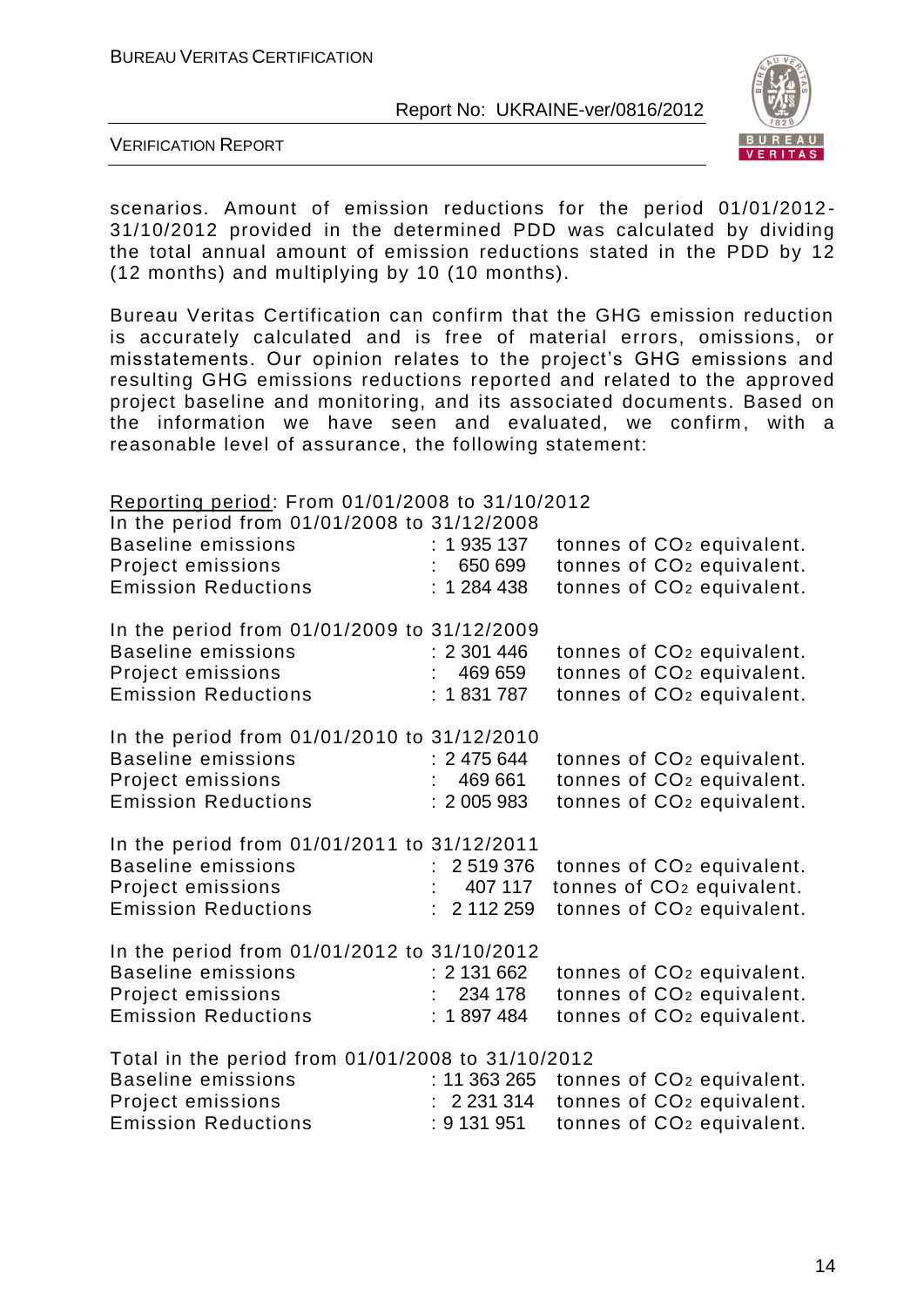

VERIFICATION REPORT

#### **5 REFERENCES**

#### **Category 1 Documents:**

Documents provided by the project participants that relate directly to the GHG components of the project.

|                | The PDD of the JI project "Reduction of methane leaks on the gas equipment<br>of the gas distribution points and on the gas armature, flanged, threaded joints |
|----------------|----------------------------------------------------------------------------------------------------------------------------------------------------------------|
| /1/            | of the gas distribution pipelines of PJSC "Kharkivmiskgaz", version 02, as of<br>09/10/2012                                                                    |
|                | Monitoring Report of the JI project "Reduction of methane leaks on the gas                                                                                     |
| /2/            | equipment of the gas distribution points and on the gas armature, flanged,                                                                                     |
|                | threaded joints of the gas distribution pipelines of PJSC "Kharkivmiskgaz" for                                                                                 |
|                | the period of 01/01/2008-31/10/2012, version 01, as of 16/11/2012                                                                                              |
|                | Monitoring Report of the JI project "Reduction of methane leaks on the gas                                                                                     |
| /3/            | equipment of the gas distribution points and on the gas armature, flanged,                                                                                     |
|                | threaded joints of the gas distribution pipelines of PJSC "Kharkivmiskgaz" for                                                                                 |
|                | the period of 01/01/2008-31/10/2012, version 02, as of 19/11/2012                                                                                              |
|                | Annex A. Supporting document1. Calculation of greenhouse gas emission<br>reductions generated by the JI project "Reduction of methane leaks on the gas         |
| $\frac{14}{1}$ | equipment of the gas distribution points and on the gas armature, flanged,                                                                                     |
|                | threaded joints of the gas distribution pipelines of PJSC "Kharkivmiskgaz" in the                                                                              |
|                | period from January 1, 2008 to October 31, 2012                                                                                                                |
|                | Determination Report of the JI project "Reduction of methane leaks on the gas                                                                                  |
|                | equipment of the gas distribution points and on the gas armature, flanged,                                                                                     |
| /5/            | threaded joints of the gas distribution pipelines of PJSC "Kharkivmiskgaz",                                                                                    |
|                | issued by Bureau Veritas Certification Holding SAS, No. UKRAINE-                                                                                               |
|                | det/0743/2012 dated 19/10/2012                                                                                                                                 |
| /6/            | Letter of Approval No. 3513/23/7 issued by the State Environmental Investment<br>Agency of Ukraine as of 16/11/2012                                            |
|                | Letter of Approval No. J294-0485 issued by the Federal Office for the                                                                                          |
| 7              | Environment (FOEN) of Switzerland dated 24/10/2012                                                                                                             |
|                | "Methodology for calculation of greenhouse gas emission reductions achieved                                                                                    |
|                | by above-standard natural gas leak repair at gas distribution networks" that was                                                                               |
| /8/            | developed by the Institute of Gas of the National Academy of Sciences of                                                                                       |
|                | Ukraine (registration number UkrNTI 0112U00A816 dated 2012)                                                                                                    |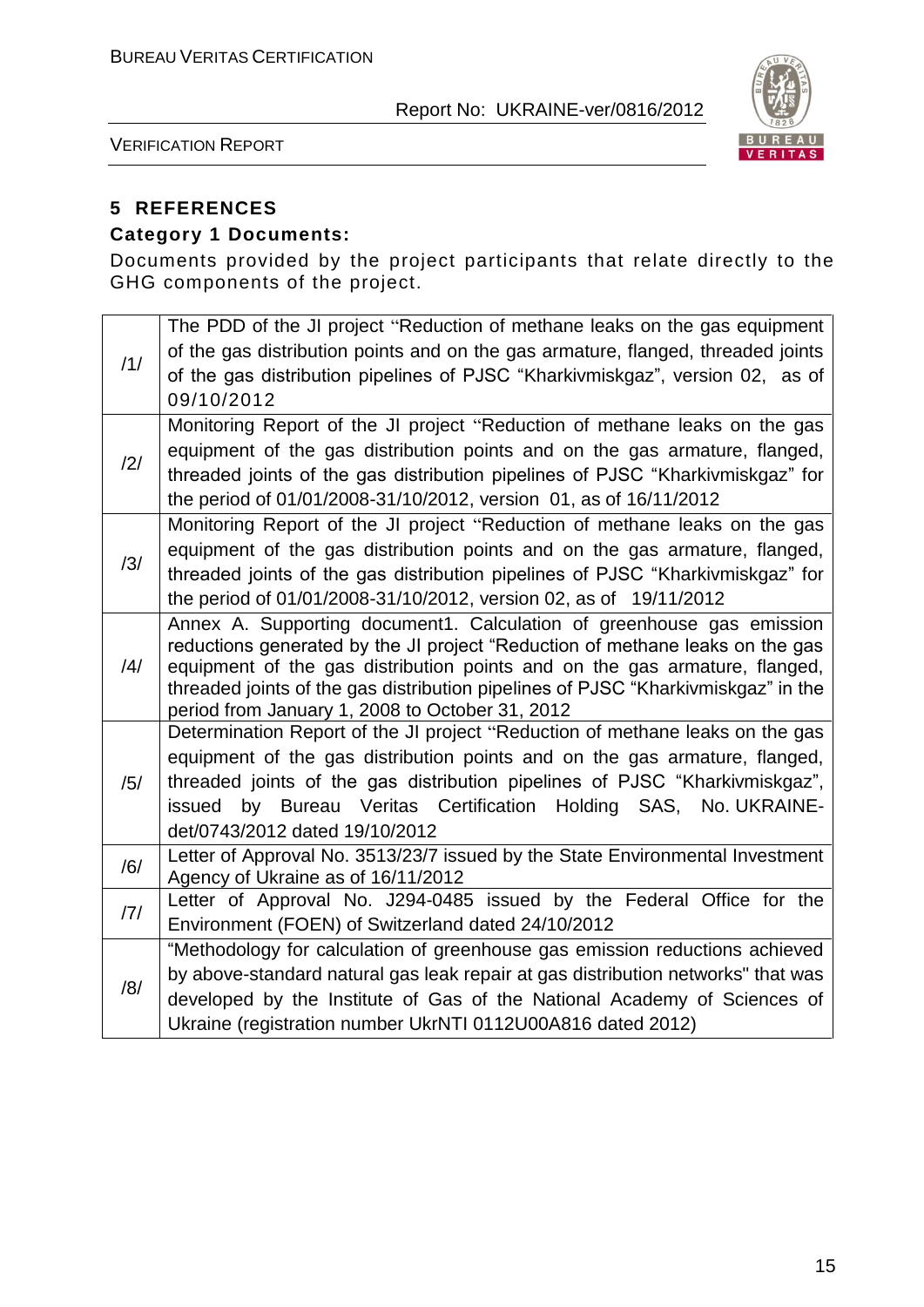

VERIFICATION REPORT

#### **Category 2 Documents:**

Background documents related to the design and/or me thodologies employed in the design or other reference documents.

| /1/  | Decree No.283 on creation of the Working Team on reduction of methane                   |
|------|-----------------------------------------------------------------------------------------|
|      | leaks in gas equipment of gas distribution points and gas fittings, flanged,            |
|      | threaded joints of gas distribution networks of PJSC "Kharkivmiskgaz" within            |
|      | the boundary of the Joint Implementation project dated 19/10/2012                       |
| /2/  | Device Calibration Certificate No.33 (STKh-17), valid<br>till<br>Metering<br>25/01/2013 |
| /3/  | Metering Device Calibration Certificate No.84059 (STKh-17-90), valid till               |
|      | 29/03/2012                                                                              |
| /4/  | Metering Device Calibration Certificate No.82020/29 (STKh-17-90), valid till            |
|      | 29/03/2011                                                                              |
| /5/  | Certificate on State Metrological Attestation                                           |
| /6/  | Certificate of commissioning of gas supply system facility No.93 dated<br>30/12/2009    |
| 7    | Certificate of commissioning of gas supply system facility No.95 dated                  |
|      | 31/12/2009                                                                              |
| /8/  | Certificate of commissioning of gas supply system facility No.94 dated<br>31/12/2009    |
| /9/  | Certificate of commissioning of gas supply system facility No.81 dated                  |
|      | 31/12/2009                                                                              |
| /10/ | Certificate of commissioning of gas supply system facility No.77 dated                  |
|      | 31/11/2009                                                                              |
| /11/ | Certificate of commissioning of gas supply system facility No.78 dated<br>31/11/2009    |
| /12/ | Certificate of commissioning of gas supply system facility No.88 dated                  |
|      | 31/12/2009                                                                              |
| /13/ | Certificate of commissioning of gas supply system facility No.19 dated<br>10/03/2010    |
| /14/ | Certificate of commissioning of gas supply system facility No.82 dated                  |
|      | 31/12/2009                                                                              |
| /15/ | Certificate of commissioning of gas supply system facility No.83 dated                  |
|      | 31/12/2009                                                                              |
| /16/ | Certificate of completion for November 2009                                             |
| /17/ | Certificate of completion for December 2009                                             |
| /18/ | Certificate of completion for April 2009                                                |
| /19/ | Certificate of completion of contracted work for November 2009                          |
| /20/ | Certificate of completion of contracted work for March 2009                             |
| /21/ | Certificate of completion of contracted work for April 2009                             |
| /22/ | STKh-17 thermochemical gas indicator-explosimeter certificate                           |
| /23/ | PKN and PKV type safety valves and gate valves certificate                              |
| /24/ | PSK DU 50 spring pressure relief valves certificate                                     |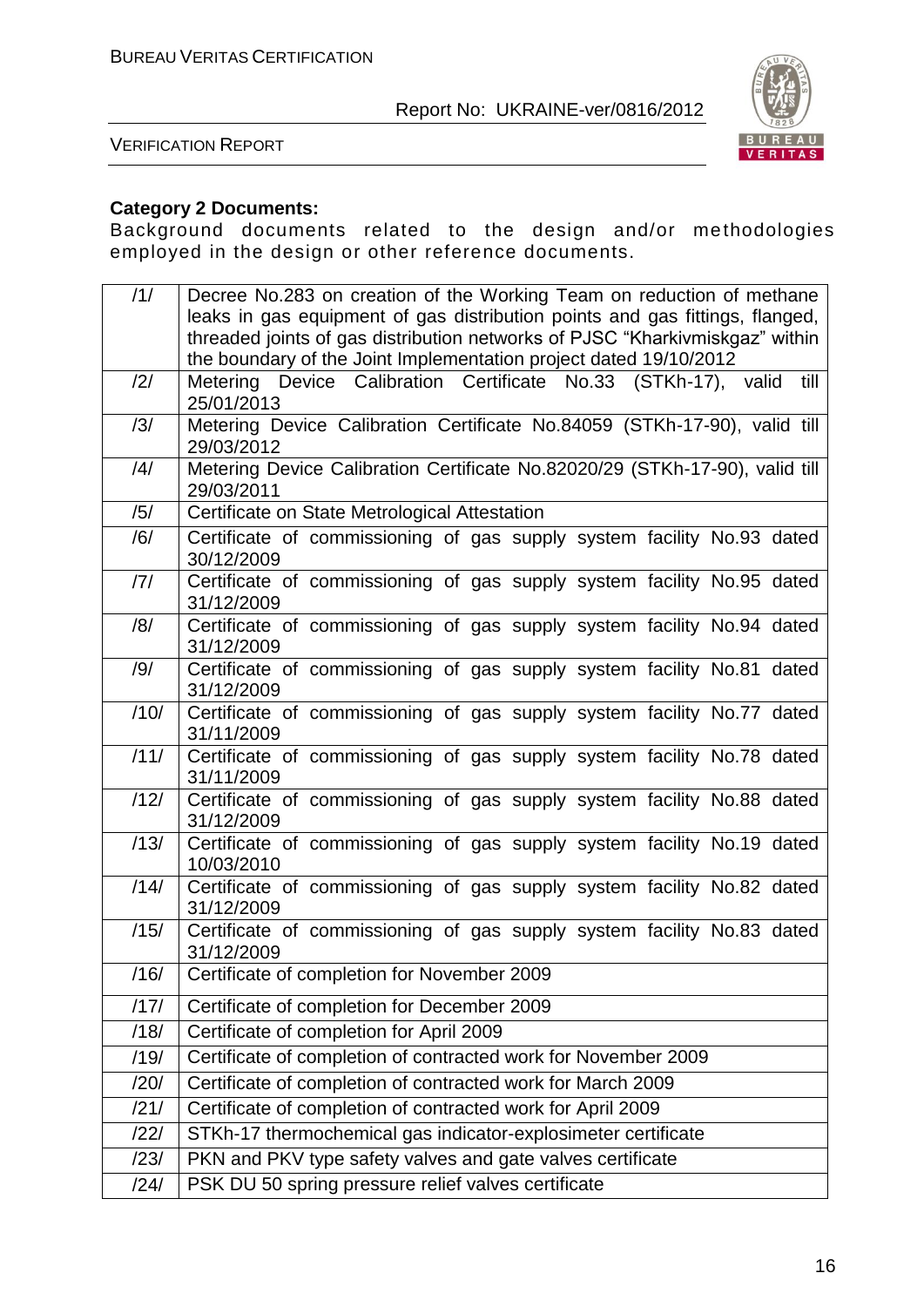

VERIFICATION REPORT

#### **Persons interviewed:**

List persons interviewed during the verification or persons that contributed with other information that are not included in the documents listed above.

|     | <b>Name</b>     | Organisation          | Title                                                                                                                |
|-----|-----------------|-----------------------|----------------------------------------------------------------------------------------------------------------------|
| /1/ | V. Rebenok      | PJSC "Kharkivmiskgaz" | Deputy Chairman of the<br><b>Board on Financial Issues</b>                                                           |
| /2/ | Ye. Lohik       | PJSC "Kharkivmiskgaz" | Head of Administration on<br>Maintenance of high-<br>pressure gas pipelines,<br>converter substations,<br><b>GDP</b> |
| /3/ | S. Fedosieiev   | PJSC "Kharkivmiskgaz" | Head of Section on<br>Complex Instrumental<br><b>Examination of Pipelines</b>                                        |
| /4/ | Ye. Boichenko   | PJSC "Kharkivmiskgaz" | <b>Head of Production</b><br><b>Technology Department</b>                                                            |
| /5/ | D. Sypachevskyi | PJSC "Kharkivmiskgaz" | <b>Chief Metrologist</b>                                                                                             |
| /6/ | M. Bakumenko    | PJSC "Kharkivmiskgaz" | <b>Head of Production</b><br>Laboratory                                                                              |
| 7   | D. Prokhach     | "CEP" LLC             | <b>CEP CARBON</b><br><b>EMISSIONS PARTNERS</b><br>S.A. Consultant                                                    |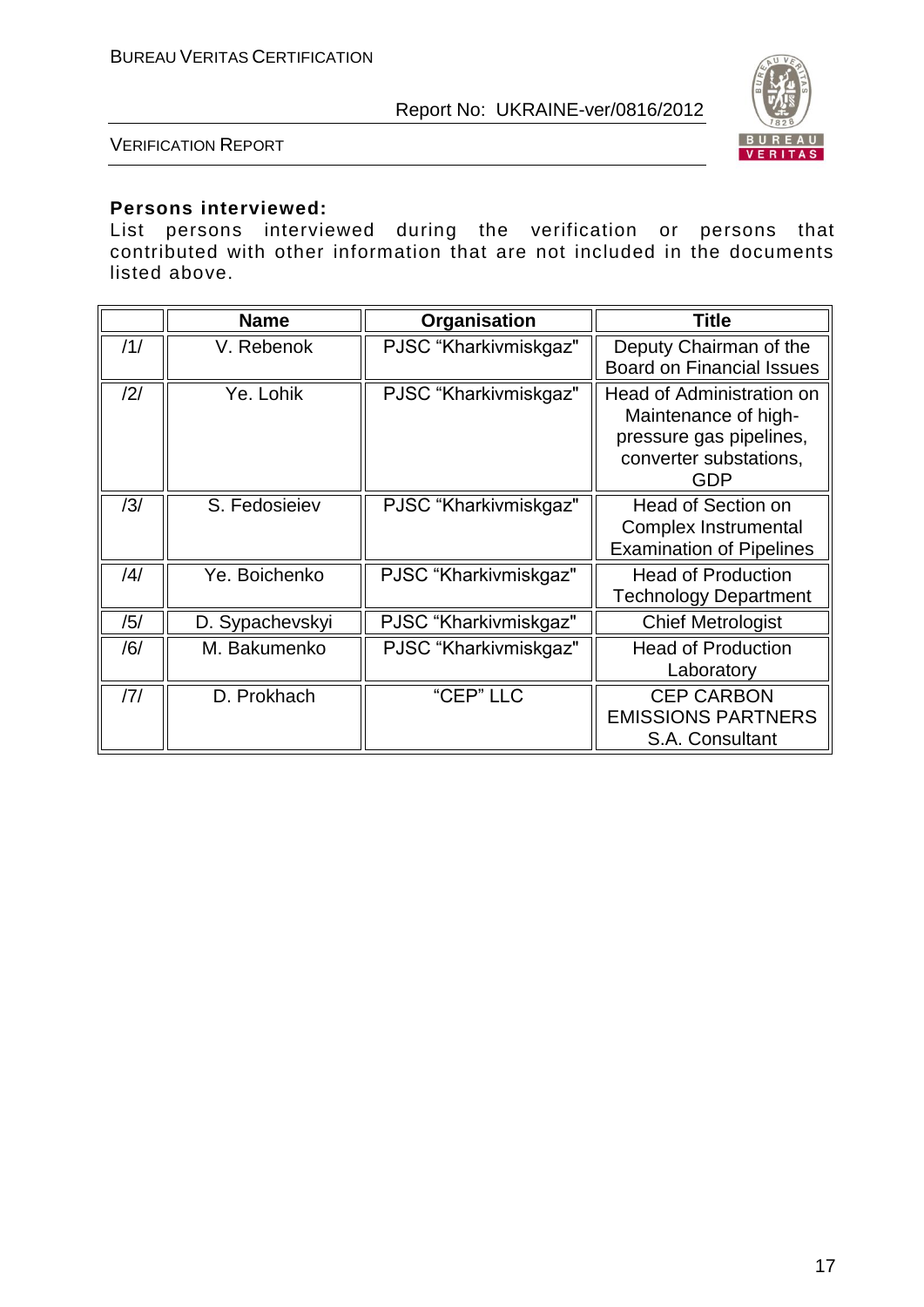

#### VERIFICATION REPORT

#### APPENDIX A: COMPANY PROJECT VERIFICATION PROTOCOL **BUREAU VERITAS CERTIFICATION HOLDING SAS**

#### **JI PROJECT VERIFICATION PROTOCOL**

#### **Check list for verification, according to the JOINT IMPLEMENTATION DETERMINATION AND VERIFICATION MANUAL (Version 01)**

| <b>DVM</b><br>Paragrap<br>h | <b>Check Item</b>                                                                                                                                                                                                                                                              | <b>Initial finding</b>                                                                                                                                                                                                                                                                                                                                                                                                                                                                                                                            | <b>Draft</b><br><b>Conclusion</b> | <b>Final</b><br><b>Conclusion</b> |
|-----------------------------|--------------------------------------------------------------------------------------------------------------------------------------------------------------------------------------------------------------------------------------------------------------------------------|---------------------------------------------------------------------------------------------------------------------------------------------------------------------------------------------------------------------------------------------------------------------------------------------------------------------------------------------------------------------------------------------------------------------------------------------------------------------------------------------------------------------------------------------------|-----------------------------------|-----------------------------------|
|                             | <b>Project approvals by Parties involved</b>                                                                                                                                                                                                                                   |                                                                                                                                                                                                                                                                                                                                                                                                                                                                                                                                                   |                                   |                                   |
| 90                          | Has the NFPs of at least one Party involved,<br>other than the host Party, issued a written<br>project approval when submitting the first<br>verification report to the secretariat for<br>publication in accordance with paragraph 38<br>of the JI guidelines, at the latest? | The project has been approved by both parties. The<br>Letters of Approval were presented to the verification<br>team.<br><b>CAR 01.</b> Please, provide the information about<br>determination of the project.                                                                                                                                                                                                                                                                                                                                    | <b>CAR 01</b>                     | OK                                |
| 91                          | Are all the written project approvals by<br>Parties involved unconditional?                                                                                                                                                                                                    | Yes, all the written project approvals by Parties<br>involved are unconditional.                                                                                                                                                                                                                                                                                                                                                                                                                                                                  | <b>OK</b>                         | OK                                |
|                             | <b>Project implementation</b>                                                                                                                                                                                                                                                  |                                                                                                                                                                                                                                                                                                                                                                                                                                                                                                                                                   |                                   |                                   |
| 92                          | Has the project been implemented in<br>accordance with the PDD regarding which<br>the determination has been deemed final<br>and is so listed on the UNFCCC JI website?                                                                                                        | Yes, the project has been implemented in accordance<br>with the PDD, which is listed on the UNFCCC JI<br>website.<br>According to PDD version 02, the project boundary<br>encompasses spots of methane leaks caused by<br>faulty sealing of GDP (CGDP) gas equipment, gas<br>fittings, flanged and threaded joints of gas distribution<br>networks of PJSC "Kharkivmiskgaz". In total, the<br>project boundary includes equipment of 1230 GDP<br>(CGDP) and 63 327 units of gas fittings. Over the<br>reporting monitoring period, 492 GDP (CGDP) | <b>CAR 02</b><br><b>CAR 03</b>    | OK                                |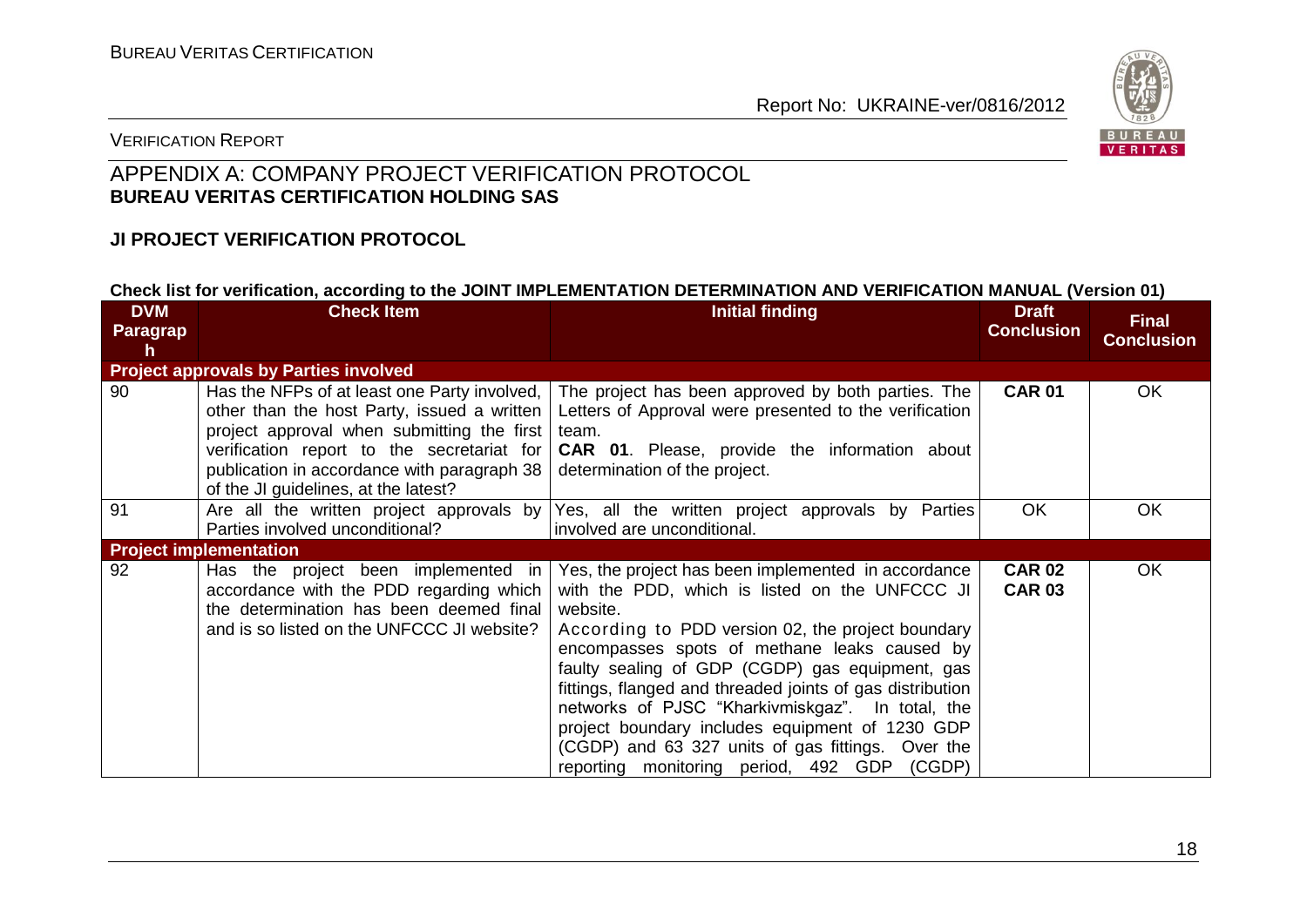VERIFICATION REPORT

Report No: UKRAINE-ver/0816/2012



| <b>DVM</b><br><b>Paragrap</b><br>h. | <b>Check Item</b>                                                                                     | <b>Initial finding</b>                                                                                                                                                                                                                                                                                                                                                                                                                                                                                                                                                                                                                                                                                                                                                                                                                                                     | <b>Draft</b><br><b>Conclusion</b> | <b>Final</b><br><b>Conclusion</b> |
|-------------------------------------|-------------------------------------------------------------------------------------------------------|----------------------------------------------------------------------------------------------------------------------------------------------------------------------------------------------------------------------------------------------------------------------------------------------------------------------------------------------------------------------------------------------------------------------------------------------------------------------------------------------------------------------------------------------------------------------------------------------------------------------------------------------------------------------------------------------------------------------------------------------------------------------------------------------------------------------------------------------------------------------------|-----------------------------------|-----------------------------------|
|                                     |                                                                                                       | equipment units and 25 330 units of gas fittings were<br>repaired (replaced) within the project boundary.<br>Project activities of the current monitoring period<br>(January 1, 2008 - October 31, 2012) also involve<br>Purposeful Examination and Technical Maintenance<br>(PETM) of all GDP (CGDP) gas equipment and gas<br>fittings that were repaired (replaced) in addition to<br>scheduled repairs in the whole JI project life.<br>According to the Monitoring Plan provided in the PDD<br>Version 02, current repairs of gas equipment are<br>carried out once a year, and maintenance is<br>performed once per half-year.<br><b>CAR 02.</b> The amount of GDPs (CGDPs) with repaired<br>(replaced) for 2009 is specified incorrectly in Table 2<br>of MR.<br><b>CAR 03.</b> The end date of monitoring period is<br>specified incorrectly in Section A.6. of MR. |                                   |                                   |
| 93                                  | What is the status of operation of the project<br>during the monitoring period?                       | The Project has been operational for the whole<br>monitoring period, which is 01/01/2008-31/10/2012.<br><b>CAR 04.</b> The version of PDD is specified incorrectly in<br>Section A.6. of MR.                                                                                                                                                                                                                                                                                                                                                                                                                                                                                                                                                                                                                                                                               | <b>CAR 04</b>                     | OK                                |
|                                     | <b>Compliance with monitoring plan</b>                                                                |                                                                                                                                                                                                                                                                                                                                                                                                                                                                                                                                                                                                                                                                                                                                                                                                                                                                            |                                   |                                   |
| 94                                  | deemed final and is so listed on the so listed on the UNFCCC JI website.<br><b>UNFCCC JI website?</b> | Did the monitoring occur in accordance with Yes, the monitoring was carried out in accordance with<br>the monitoring plan included in the PDD the monitoring plan included in the PDD regarding<br>regarding which the determination has been which the determination has been deemed final and is<br>CL 01. Please provide explanation of the difference<br>between amount of repaired project equipment in MR                                                                                                                                                                                                                                                                                                                                                                                                                                                            | <b>CL 01</b>                      | OK                                |

19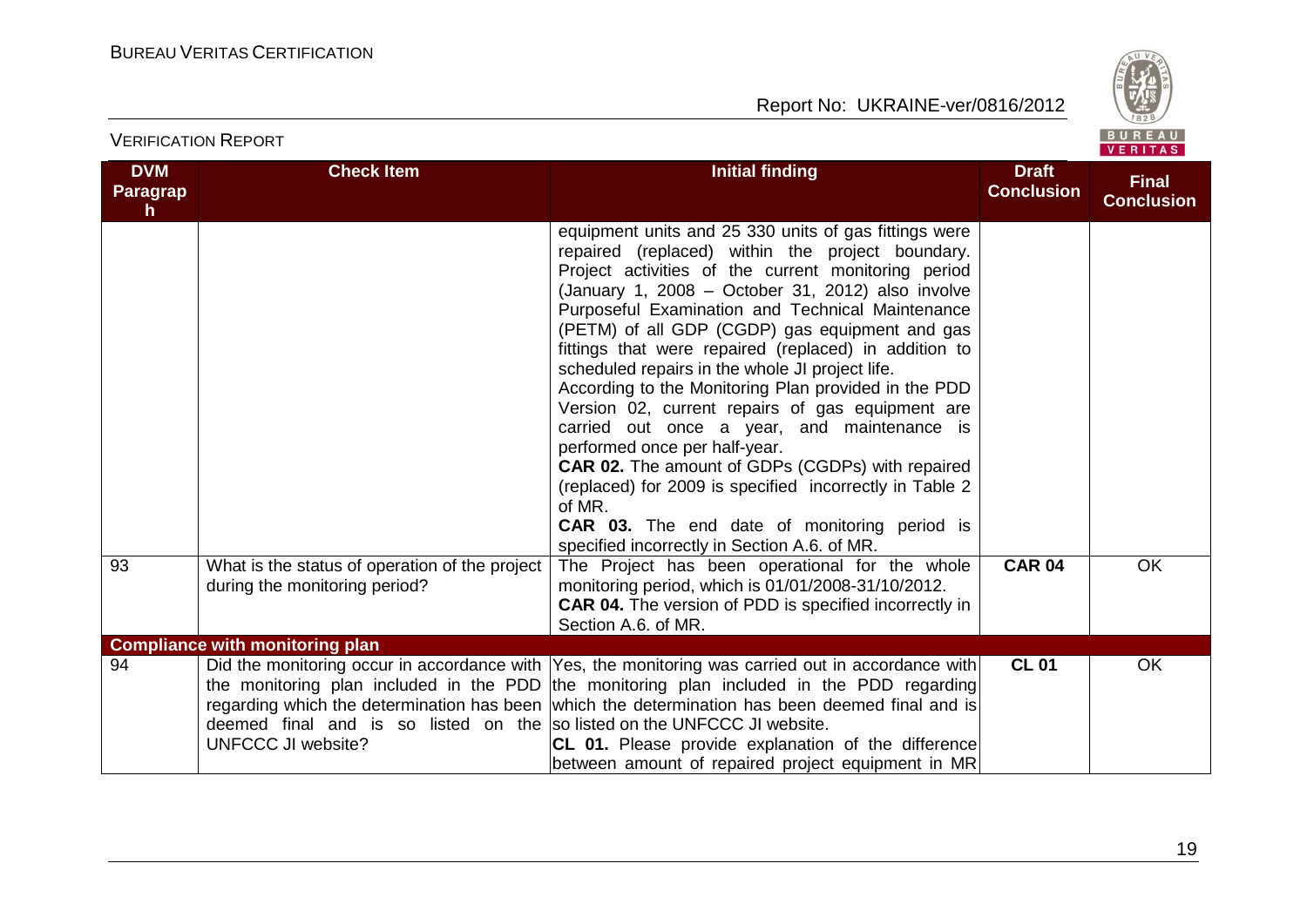

#### **DVM Paragrap h Check Item Initial finding Initial finding Draft Conclusion Final Conclusion** and determined PDD in Section A.6. 95 (a) For calculating the emission reductions or enhancements of net removals, were key factors, e.g. those listed in 23 (b) (i)-(vii) above, influencing the baseline emissions or net removals and the activity level of the project and the emissions or removals as well as risks associated with the project taken into account, as appropriate? For calculating the emission reductions key factors, such as sequence number of GDN component, Global Warming Potential of methane, number of activity (replacement/repair) at GDN component after the presence of APLNG was determined at such component, average mass fraction of methane in the natural gas, natural gas leak factor from GDN component in CLS, natural gas leak factor that corresponds to APLNG for GDN component, time of operation of GDN component under pressure from the beginning of monitoring period "y" to implementation of project activities (repair / replacement) that resulted in the repair of APLNG at such component, time of operation of GDN component under pressure from the moment of implementation of project activities (repair / replacement) that resulted in the repair of APLNG at such component to the end of the monitoring period "y", experience in implementing activities provided by the project, current practice that exists in this field in Ukraine, financial costs and background, legislation, influencing the baseline emissions and the activity level of the project and the emissions as well as risks associated with the project were taken into account, as appropriate. OK OK 95 (b) Are data sources used for calculating emission reductions or enhancements of net removals clearly identified, reliable and Yes, data sources used for calculating emission reductions or enhancements of net removals are clearly identified, reliable and transparent **CAR 05** OK

VERIFICATION REPORT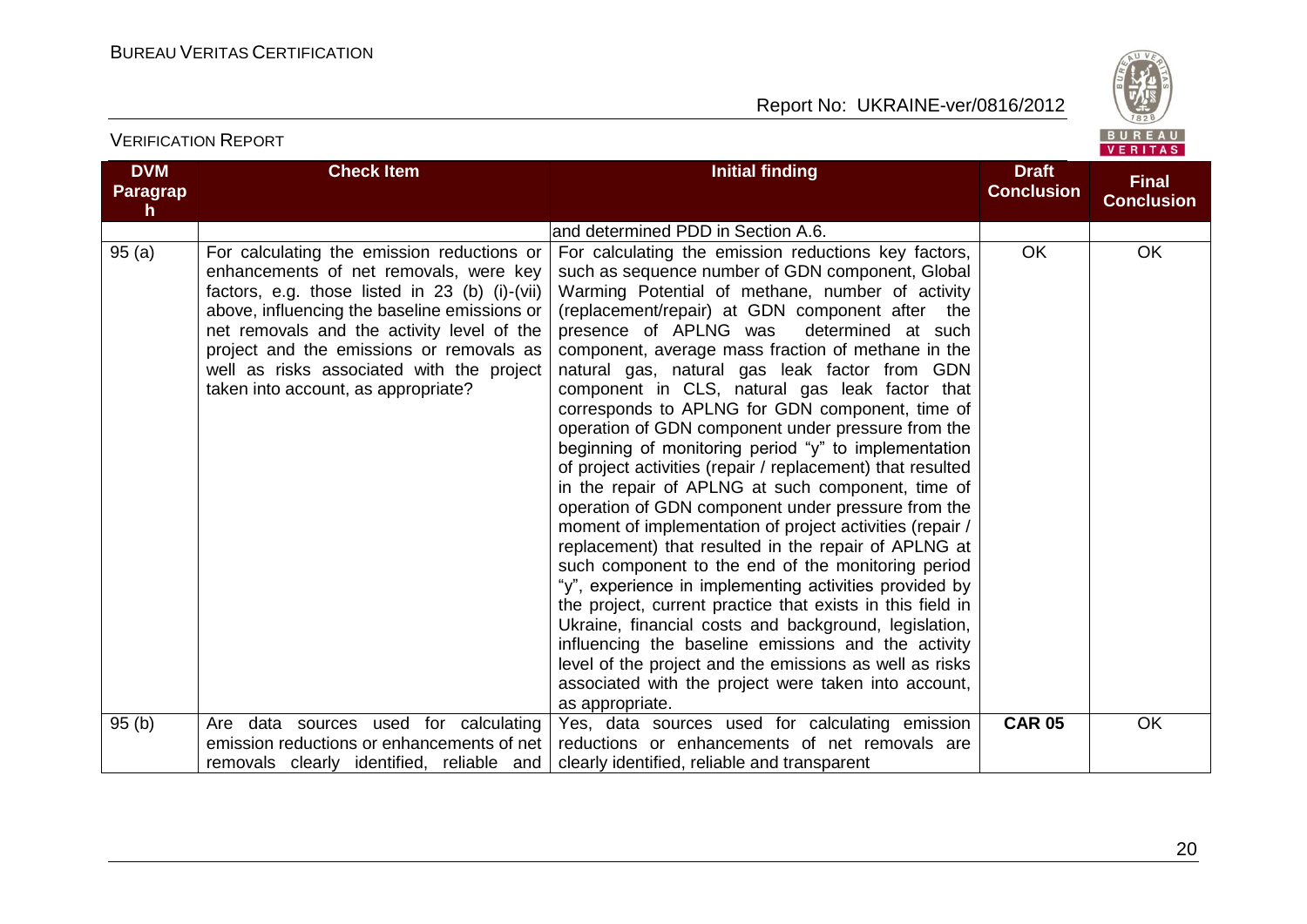

#### VERIFICATION REPORT

| <b>DVM</b><br>Paragrap<br>h. | <b>Check Item</b>                                                                                                                                                                                                                                                                                                                         | <b>Initial finding</b>                                                                                                                                                                                                                                                                                                                                                                                                                                            | <b>Draft</b><br><b>Conclusion</b> | <b>Final</b><br><b>Conclusion</b> |
|------------------------------|-------------------------------------------------------------------------------------------------------------------------------------------------------------------------------------------------------------------------------------------------------------------------------------------------------------------------------------------|-------------------------------------------------------------------------------------------------------------------------------------------------------------------------------------------------------------------------------------------------------------------------------------------------------------------------------------------------------------------------------------------------------------------------------------------------------------------|-----------------------------------|-----------------------------------|
|                              | transparent?                                                                                                                                                                                                                                                                                                                              | <b>CAR 05.</b> The name of device to determine the<br>methane leakage is specified incorrectly in Section<br>B.1.2 of MR.                                                                                                                                                                                                                                                                                                                                         |                                   |                                   |
| 95(c)                        | and<br>accuracy<br>reasonableness,<br>appropriately justified of the choice?                                                                                                                                                                                                                                                              | Are emission factors, including default Yes, emission factors, including default emission<br>emission factors, if used for calculating the  factors, that are used for calculating the emission <br>emission reductions or enhancements of net reductions or enhancements of net removals, are<br>removals, selected by carefully balancing selected by carefully balancing accuracy<br>andl<br>and reasonableness, and appropriately justified of the<br>choice. | <b>OK</b>                         | OK                                |
| 95(d)                        | Is the calculation of emission reductions or  <br>enhancements of net removals based on<br>conservative assumptions and the most $\vert$ scenarios in a transparent manner.<br>plausible scenarios in a transparent<br>manner?                                                                                                            | The calculation of emission reductions is based on<br>conservative assumptions and the most plausible                                                                                                                                                                                                                                                                                                                                                             | <b>OK</b>                         | OK                                |
|                              | <b>Applicable to JI SSC projects only</b>                                                                                                                                                                                                                                                                                                 |                                                                                                                                                                                                                                                                                                                                                                                                                                                                   |                                   |                                   |
| 96                           | Is the relevant threshold to be classified as<br>JI SSC project not exceeded during the<br>monitoring period on an annual average<br>basis?<br>If the threshold is exceeded, is the<br>emission<br>reduction<br>maximum<br>level<br>estimated in the PDD for the JI SSC project<br>or the bundle for the monitoring period<br>determined? | N/a                                                                                                                                                                                                                                                                                                                                                                                                                                                               | N/a                               | N/a                               |
|                              | Applicable to bundled JI SSC projects only                                                                                                                                                                                                                                                                                                |                                                                                                                                                                                                                                                                                                                                                                                                                                                                   |                                   |                                   |
| 97 (a)                       | Has the composition of the bundle not $\vert$ N/a<br>changed from that is stated in F-JI-<br><b>SSCBUNDLE?</b>                                                                                                                                                                                                                            |                                                                                                                                                                                                                                                                                                                                                                                                                                                                   | N/a                               | N/a                               |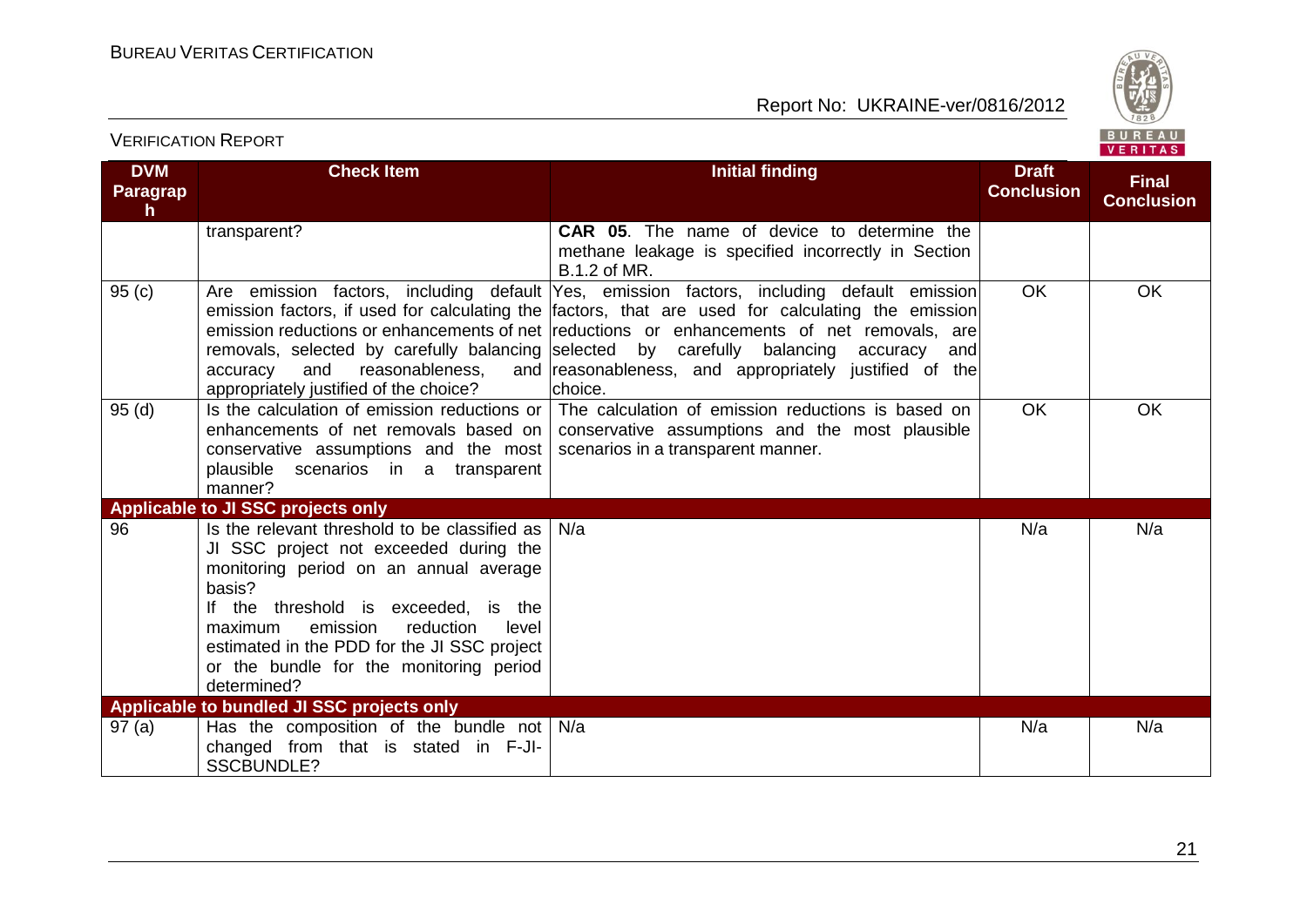

| <b>VERIFICATION REPORT</b>   |                                                                                                                                                                                                                                                                                                                                                     |                                                                                                                                                                                                                            |                                   | BUREAU<br><b>VERITAS</b>          |
|------------------------------|-----------------------------------------------------------------------------------------------------------------------------------------------------------------------------------------------------------------------------------------------------------------------------------------------------------------------------------------------------|----------------------------------------------------------------------------------------------------------------------------------------------------------------------------------------------------------------------------|-----------------------------------|-----------------------------------|
| <b>DVM</b><br>Paragrap<br>h. | <b>Check Item</b>                                                                                                                                                                                                                                                                                                                                   | <b>Initial finding</b>                                                                                                                                                                                                     | <b>Draft</b><br><b>Conclusion</b> | <b>Final</b><br><b>Conclusion</b> |
| 97(b)                        | If the determination was conducted on the<br>basis of an overall monitoring plan, have the<br>project participants submitted a common<br>monitoring report?                                                                                                                                                                                         | N/a                                                                                                                                                                                                                        | N/a                               | N/a                               |
| 98                           | If the monitoring is based on a monitoring<br>that<br>provides for<br>overlapping<br>plan<br>monitoring periods, are the monitoring<br>periods per component of the project clearly<br>specified in the monitoring report?<br>Do the monitoring periods not overlap with<br>those for which verifications were already<br>deemed final in the past? | N/a                                                                                                                                                                                                                        | N/a                               | N/a                               |
|                              | <b>Revision of monitoring plan</b>                                                                                                                                                                                                                                                                                                                  |                                                                                                                                                                                                                            |                                   |                                   |
|                              | Applicable only if monitoring plan is revised by project participant                                                                                                                                                                                                                                                                                |                                                                                                                                                                                                                            |                                   |                                   |
| 99(a)                        | Did the project participants provide an $N/a$<br>appropriate justification for the proposed<br>revision?                                                                                                                                                                                                                                            |                                                                                                                                                                                                                            | N/a                               | N/a                               |
| 99(b)                        | Does the proposed revision improve the<br>accuracy and/or applicability of information<br>compared to the<br>collected<br>original<br>monitoring plan without changing conformity<br>with the relevant rules and regulations for<br>the establishment of monitoring plans?                                                                          | N/a                                                                                                                                                                                                                        | N/a                               | N/a                               |
| <b>Data management</b>       |                                                                                                                                                                                                                                                                                                                                                     |                                                                                                                                                                                                                            |                                   |                                   |
| 101(a)                       | Is the implementation of data collection<br>procedures in accordance<br>with the<br>monitoring plan, including the quality control<br>and quality assurance procedures?                                                                                                                                                                             | The implementation of data collection procedures in<br>accordance with the monitoring plan, including the<br>quality control and quality assurance procedures.<br><b>CAR 06.</b> There is no post of coordinator in Decree | <b>CAR 06</b>                     | OK                                |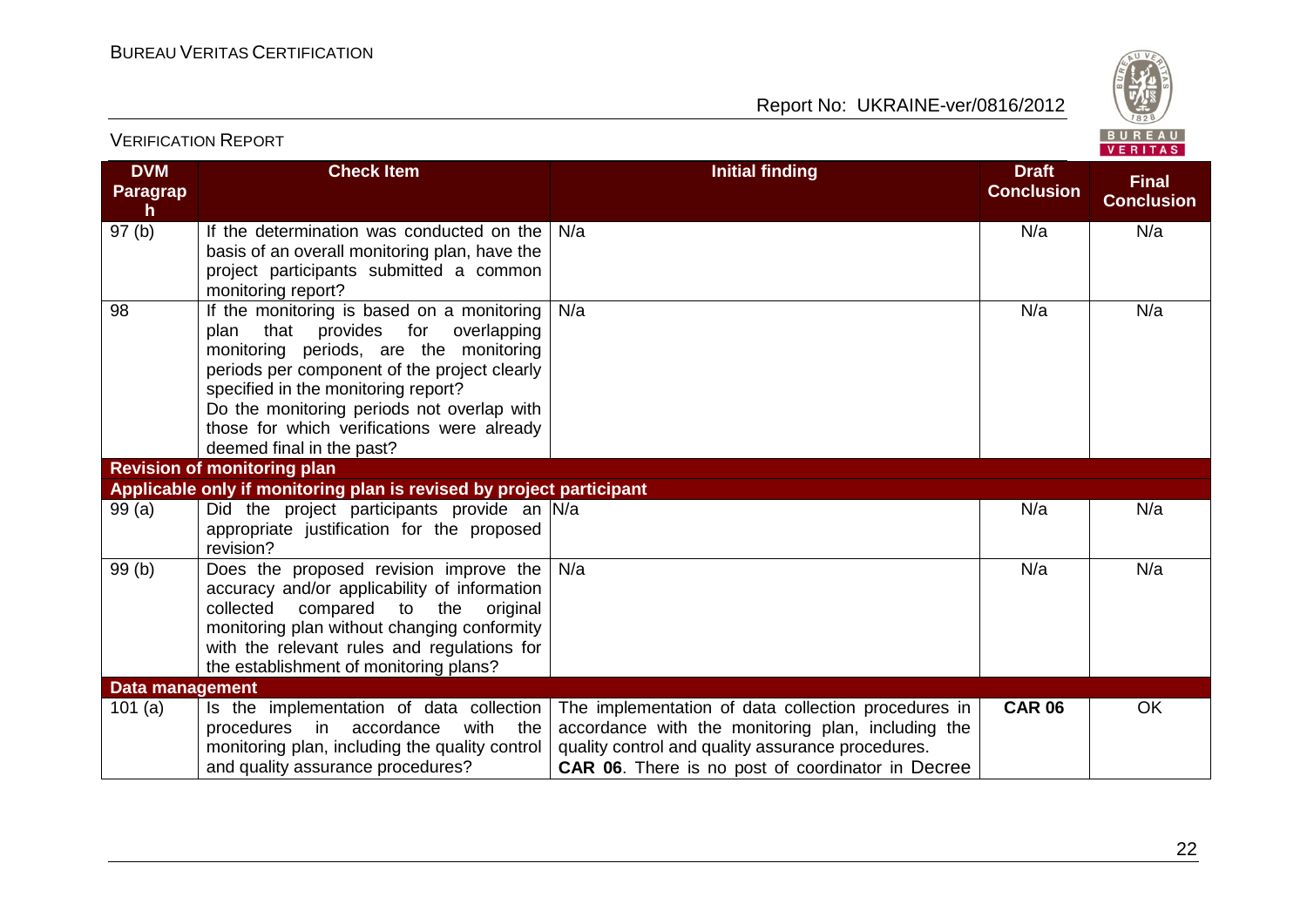

#### **DVM Paragrap h Check Item Initial finding Initial finding Draft Conclusion Final Conclusion** No.283. Please make relevant changes in Section B.2.1. of MR. 101 (b)  $\vert$  Is the function of the monitoring equipment, including its calibration status, is in order? Yes, the function of the monitoring equipment, including its calibration status is in order. **CL 02.** Please, give a documentation about procedure of calibration of metering device. **CL 02** OK 101 (c)  $\Box$  Are the evidence and records used for the monitoring maintained in a traceable manner? Yes, the evidence and records used for the monitoring are maintained in a traceable manner. OK OK 101 (d) Is the data collection and management system for the project in accordance with the monitoring plan? The data collection and management system for the project is in accordance with the monitoring plan. The Verification Team confirms the effectiveness of existing management system and operating system and considers them suitable for reliable monitoring of the project. **CAR 07**. Please, check the numbering of references in the MR. **CAR 07** OK **Verification regarding programs of activities (additional elements for assessment)** 102 Is any JPA that has not been added to the N/a JI PoA not verified? N/a N/a N/a 103 **Is the verification based on the monitoring** reports of all JPAs to be verified? N/a N/a N/a 103 Does the verification ensure the accuracy and conservativeness of the emission reductions or enhancements of removals generated by each JPA? N/a N/a N/a 104 Does the monitoring period not overlap with N/a previous monitoring periods? N/a N/a N/a

#### VERIFICATION REPORT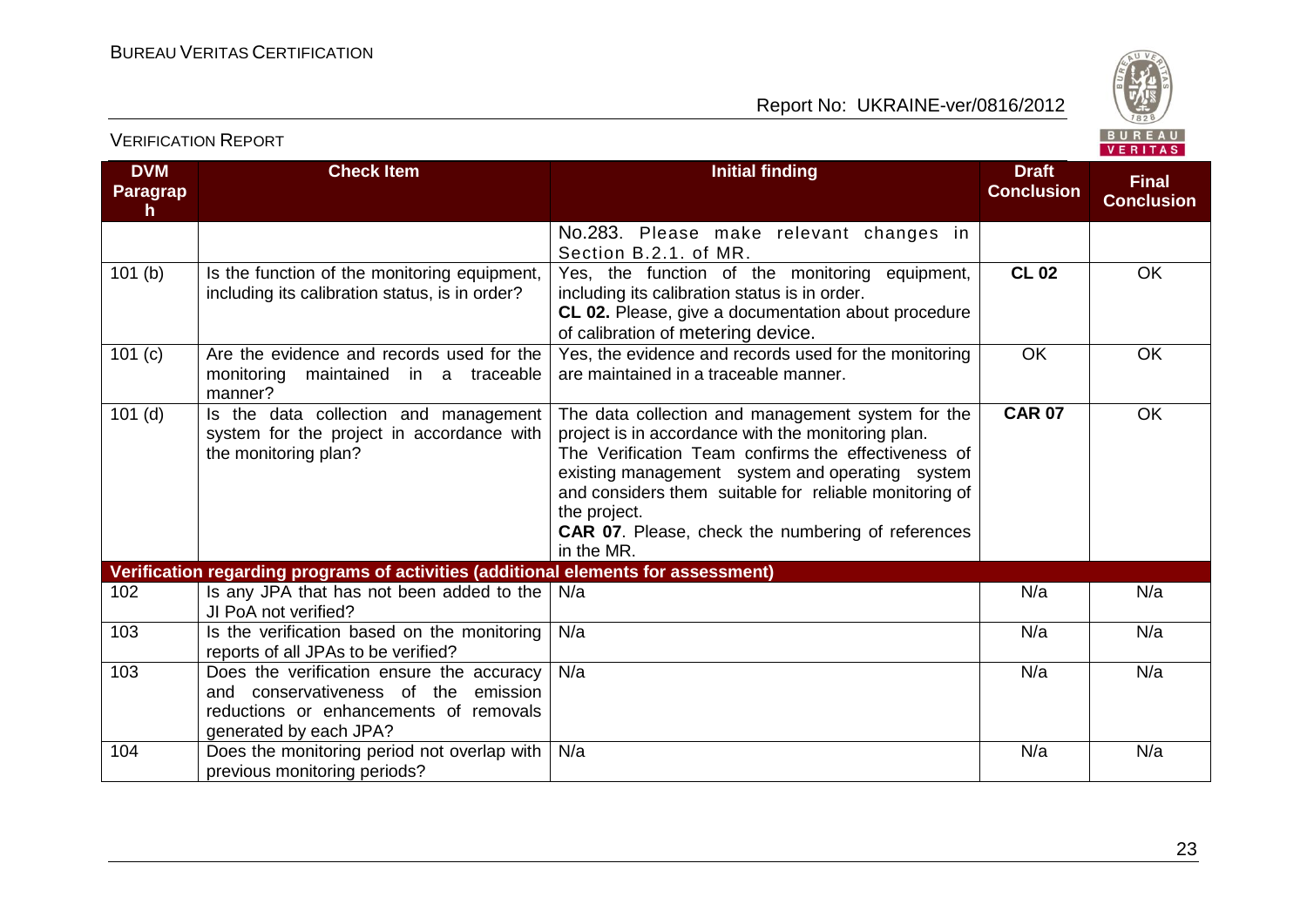

|                              | <b>VERIFICATION REPORT</b>                                                                                                                                                                                                                                                                                                                                                                                                                                                                                                                                                                                                                                                                                                                                                                                                                                                                                                            |                        |                                   | BUREAU<br>VERITAS                 |
|------------------------------|---------------------------------------------------------------------------------------------------------------------------------------------------------------------------------------------------------------------------------------------------------------------------------------------------------------------------------------------------------------------------------------------------------------------------------------------------------------------------------------------------------------------------------------------------------------------------------------------------------------------------------------------------------------------------------------------------------------------------------------------------------------------------------------------------------------------------------------------------------------------------------------------------------------------------------------|------------------------|-----------------------------------|-----------------------------------|
| <b>DVM</b><br>Paragrap<br>h. | <b>Check Item</b>                                                                                                                                                                                                                                                                                                                                                                                                                                                                                                                                                                                                                                                                                                                                                                                                                                                                                                                     | <b>Initial finding</b> | <b>Draft</b><br><b>Conclusion</b> | <b>Final</b><br><b>Conclusion</b> |
| 105                          | If the AIE learns of an erroneously included<br>JPA, has the AIE informed the JISC of its<br>findings in writing?                                                                                                                                                                                                                                                                                                                                                                                                                                                                                                                                                                                                                                                                                                                                                                                                                     | N/a                    | N/a                               | N/a                               |
|                              | Applicable to sample-based approach only                                                                                                                                                                                                                                                                                                                                                                                                                                                                                                                                                                                                                                                                                                                                                                                                                                                                                              |                        |                                   |                                   |
| 106                          | Does the sampling plan prepared by the<br>AIE:<br>(a) Describe its sample selection, taking into<br>account that:<br>(i) For each verification that uses a<br>sample-based approach, the sample<br>selection<br>shall<br>be<br>sufficiently<br>representative of the JPAs in the JI<br>Project. Such extrapolation to all JPAs<br>identified for that<br>verification<br>is is<br>reasonable,<br>taking<br>into<br>account<br>differences among the characteristics of<br>JPAs, such as:<br>- The types of JPAs;<br>- The complexity of the applicable<br>technologies and/or measures used;<br>- The geographical location of each JPA;<br>- The amounts of expected emission<br>reductions of the JPAs being verified;<br>- The number of JPAs for which<br>emission reductions are being verified;<br>- The length of monitoring periods of the<br>JPAs being verified; and<br>The samples selected for prior<br>$\qquad \qquad =$ | N/a                    | N/a                               | N/a                               |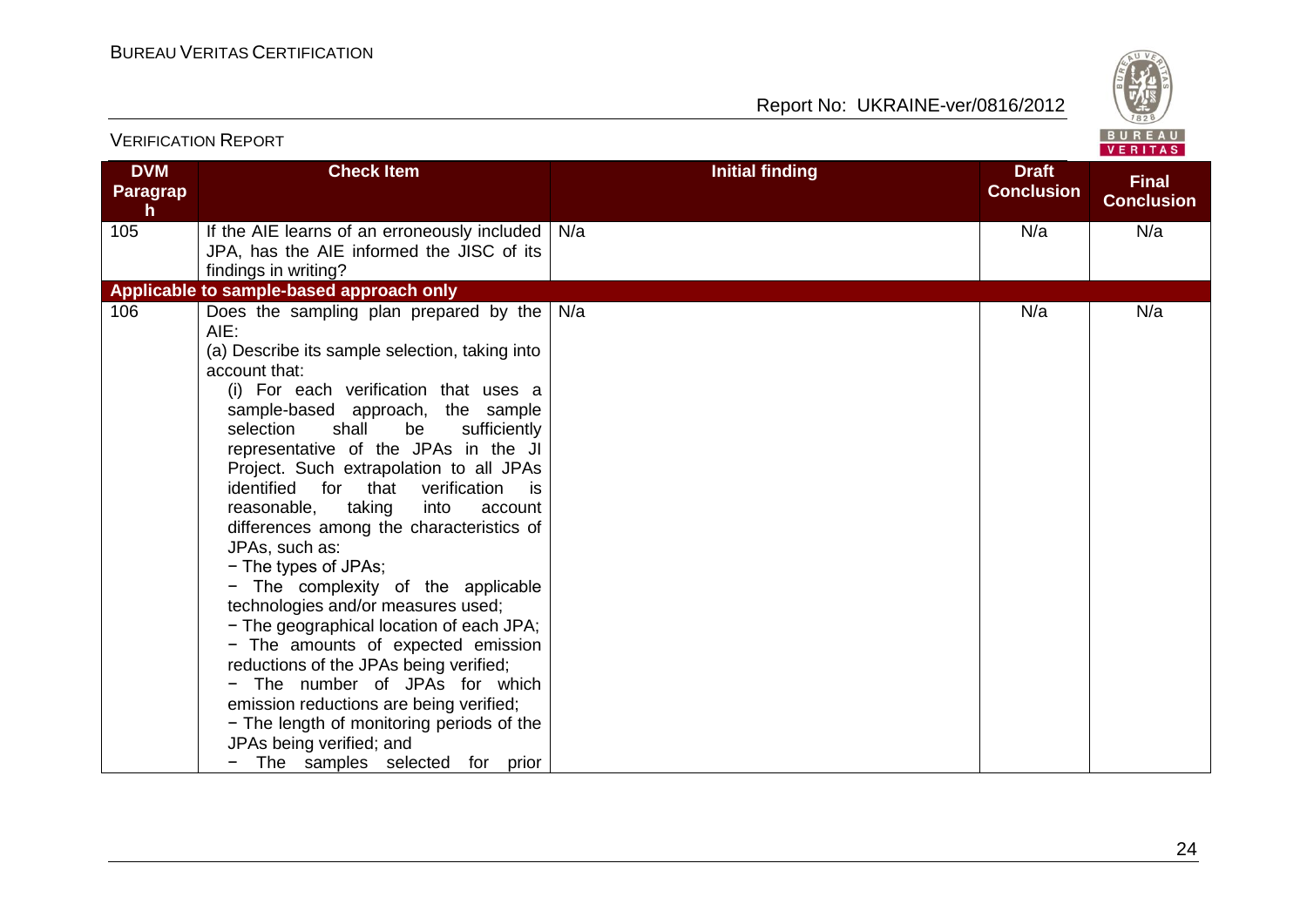

| <b>DVM</b><br>Paragrap<br>$\mathsf{h}$ | <b>Check Item</b>                                                                                                                                                                                                                                                                                                                                                               | <b>Initial finding</b> | <b>Draft</b><br><b>Conclusion</b> | <b>Final</b><br><b>Conclusion</b> |
|----------------------------------------|---------------------------------------------------------------------------------------------------------------------------------------------------------------------------------------------------------------------------------------------------------------------------------------------------------------------------------------------------------------------------------|------------------------|-----------------------------------|-----------------------------------|
|                                        | verifications, if any?                                                                                                                                                                                                                                                                                                                                                          |                        |                                   |                                   |
| 107                                    | Is the sampling plan ready for publication<br>through the secretariat along with the<br>verification<br>report<br>supporting<br>and<br>documentation?                                                                                                                                                                                                                           | N/a                    | N/a                               | N/a                               |
| 108                                    | Has the AIE made site inspections of at<br>least the square root of the number of total<br>JPAs, rounded to the upper whole number?<br>If the AIE makes no site inspections or<br>fewer site inspections than the square root<br>of the number of total JPAs, rounded to the<br>upper whole number, then does the AIE<br>provide a reasonable explanation and<br>justification? | N/a                    | N/a                               | N/a                               |
| 109                                    | the sampling plan available<br>for<br>ls.<br>submission to the secretariat for the JISC.s<br>ex ante assessment? (Optional)                                                                                                                                                                                                                                                     | N/a                    | N/a                               | N/a                               |
| 110                                    | If the AIE learns of a fraudulently included<br>JPA, a fraudulently monitored JPA or an<br>inflated number of emission reductions<br>claimed in a JI PoA, has the AIE informed<br>the JISC of the fraud in writing?                                                                                                                                                             | N/a                    | N/a                               | N/a                               |

VERIFICATION REPORT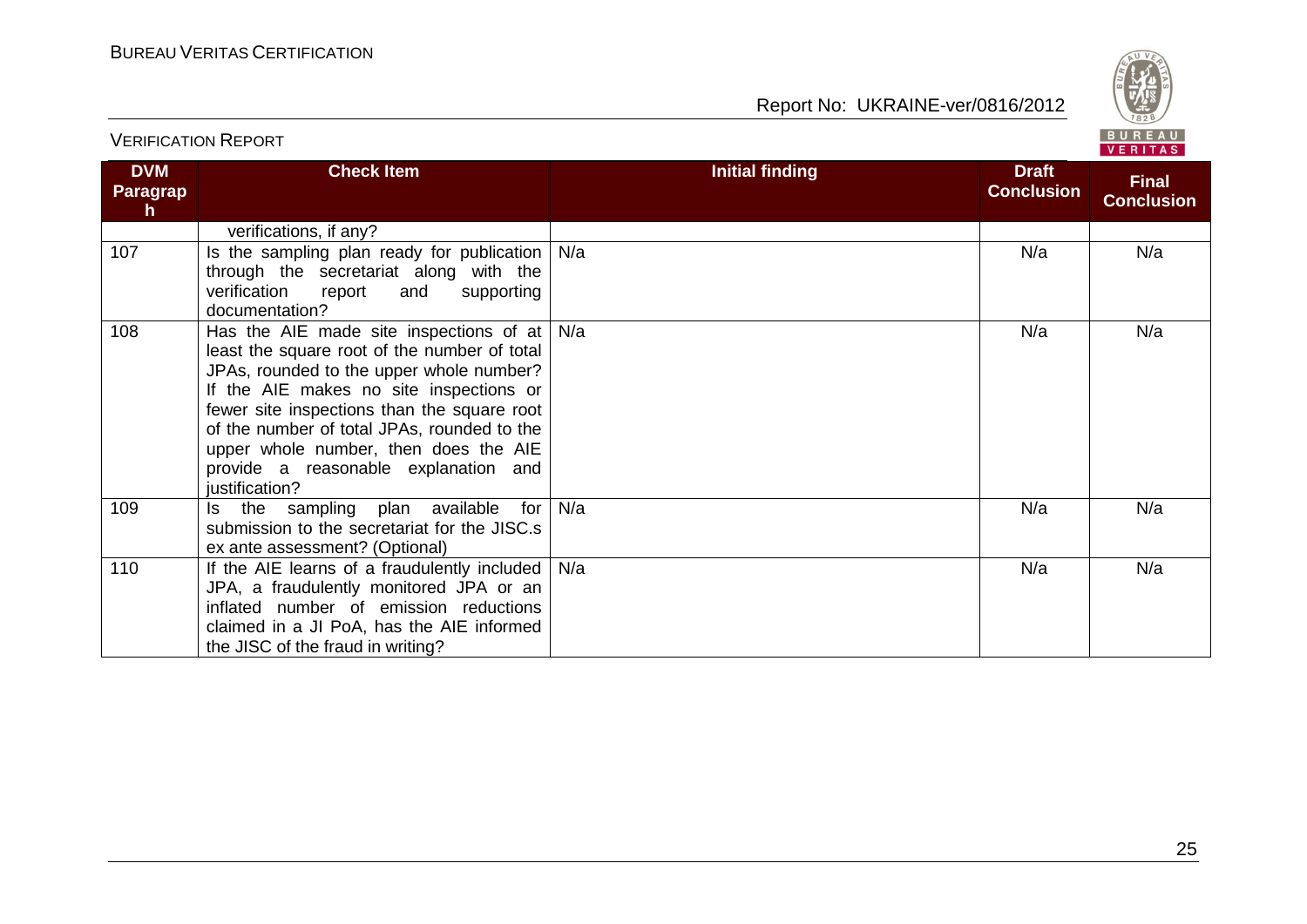

#### VERIFICATION REPORT

#### **TABLE 2 RESOLUTION OF CLARIFICATION AND CORRECTIVE ACTION REQUESTS**

| Draft report clarifications and corrective<br>action requests by validation team                                             | Ref.<br>to<br>checklist<br>question in<br>table 1 | <b>Summary</b><br>of<br>project<br>response                                                                                                                                                                                                                                                                                                             | participant   Verification team conclusion                   |
|------------------------------------------------------------------------------------------------------------------------------|---------------------------------------------------|---------------------------------------------------------------------------------------------------------------------------------------------------------------------------------------------------------------------------------------------------------------------------------------------------------------------------------------------------------|--------------------------------------------------------------|
| <b>CAR 01.</b> Please, provide the information about<br>determination of the project.                                        | 90                                                | JI Project "Reduction of methane leaks on<br>the gas equipment of the gas distribution<br>points and on the gas armature, flanged,<br>threaded joints of the gas distribution<br>pipelines of PJSC "Kharkivmiskgaz" was<br>determined by the Bureau Veritas<br>Certification, determination report No.<br>UKRAINE-DET/0743/2012<br>dated<br>19/10/2012. | The issue is closed as relevant<br>information was provided. |
| <b>CAR 02.</b> The amount of GDPs (CGDPs) with<br>repaired (replaced) for 2009 is specified<br>incorrectly in Table 2 of MR. | 92                                                | The amount of GDPs (CGDPs) with<br>repaired (replaced) for 2009 is 99. See  <br>MR version 02.                                                                                                                                                                                                                                                          | The issue is closed as relevant<br>corrections were made.    |
| <b>CAR 03.</b> The end date of monitoring period is<br>specified incorrectly in Section A.6. of MR.                          |                                                   | The end date of monitoring period is<br>October 31, 2012.                                                                                                                                                                                                                                                                                               | The issue is closed as relevant<br>corrections were made.    |
| CAR 04. The version of PDD is specified<br>incorrectly in Section A.6. of MR.                                                | 93                                                | The final version of the PDD is 02. See.<br>MR version 02.                                                                                                                                                                                                                                                                                              | The issue is closed as relevant<br>corrections were made.    |
| <b>CAR 05.</b> The name of device to determine the<br>methane leakage is specified incorrectly in<br>Section B.1.2 of MR.    | 95(b)                                             | Gas analyser STKh-17-90.                                                                                                                                                                                                                                                                                                                                | The issue is closed as relevant<br>corrections were made.    |
| <b>CAR 06.</b> There is no post of coordinator in<br>Decree No.283. Please make relevant<br>changes in Section B.2.1. of MR. | 101(a)                                            | The relevant changes were made in<br>description of Working Team structure.<br>See Section B2.1 of MR version 02.                                                                                                                                                                                                                                       | The issue is closed as relevant<br>corrections were made.    |